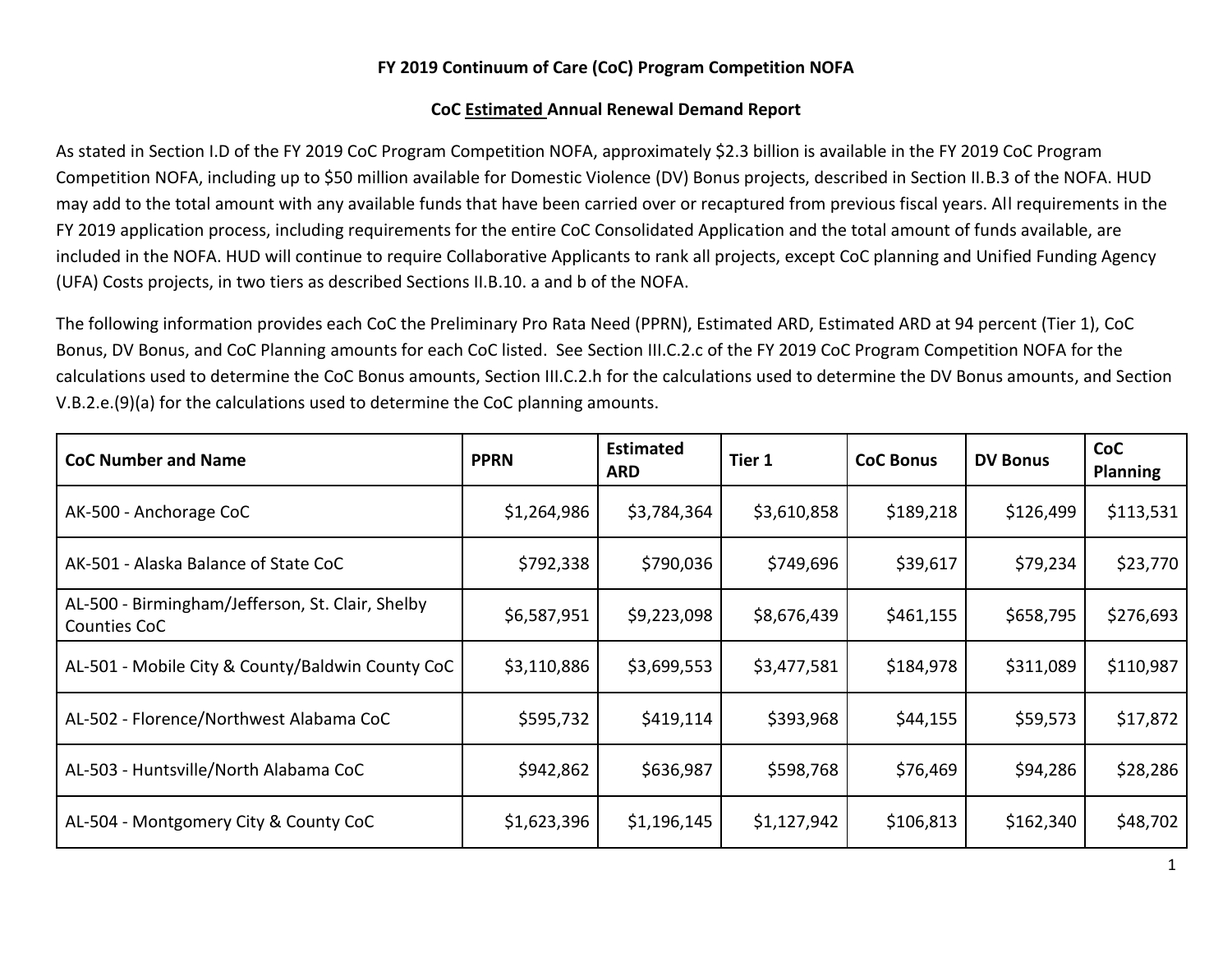| AL-506 - Tuscaloosa City & County CoC                 | \$400,316    | \$203,299    | \$191,101    | \$49,254    | \$50,000    | \$12,009    |
|-------------------------------------------------------|--------------|--------------|--------------|-------------|-------------|-------------|
| AL-507 - Alabama Balance of State CoC                 | \$3,699,879  | \$1,066,686  | \$1,002,685  | \$658,298   | \$369,988   | \$110,996   |
| AR-500 - Little Rock/Central Arkansas CoC             | \$1,680,647  | \$3,076,941  | \$2,892,323  | \$153,847   | \$168,065   | \$92,308    |
| AR-501 - Fayetteville/Northwest Arkansas CoC          | \$1,114,200  | \$323,438    | \$304,031    | \$197,691   | \$111,420   | \$33,426    |
| AR-503 - Arkansas Balance of State CoC                | \$2,300,091  | \$308,348    | \$289,847    | \$497,936   | \$230,009   | \$69,003    |
| AR-504 - Delta Hills CoC                              | \$867,881    | \$0          | \$0          | \$216,970   | \$86,788    | \$26,036    |
| AR-505 - Southeast Arkansas CoC                       | \$847,475    | \$247,942    | \$233,065    | \$149,883   | \$84,748    | \$25,424    |
| AS-500 - American Samoa CoC                           | \$459,338    | \$0          | \$0          | \$114,835   | \$50,000    | \$13,780    |
| AZ-500 - Arizona Balance of State CoC                 | \$3,821,458  | \$3,912,060  | \$3,700,198  | \$195,603   | \$382,146   | \$117,362   |
| AZ-501 - Tucson/Pima County CoC                       | \$6,172,731  | \$8,334,299  | \$7,837,867  | \$416,715   | \$617,273   | \$250,029   |
| AZ-502 - Phoenix/Mesa/Maricopa County Regional<br>CoC | \$20,654,277 | \$26,505,040 | \$24,930,930 | \$1,325,252 | \$2,065,428 | \$795,151   |
| CA-500 - San Jose, Santa Clara City & County CoC      | \$8,861,044  | \$25,405,437 | \$23,981,405 | \$1,270,272 | \$886,104   | \$762,163   |
| CA-501 - San Francisco CoC                            | \$13,293,659 | \$44,862,542 | \$42,370,572 | \$2,243,127 | \$1,329,366 | \$1,345,876 |
| CA-502 - Oakland, Berkeley/Alameda County CoC         | \$10,619,719 | \$36,618,328 | \$34,615,928 | \$1,830,916 | \$1,061,972 | \$1,098,550 |
| CA-503 - Sacramento City & County CoC                 | \$8,352,246  | \$20,327,219 | \$19,149,583 | \$1,016,361 | \$835,225   | \$609,817   |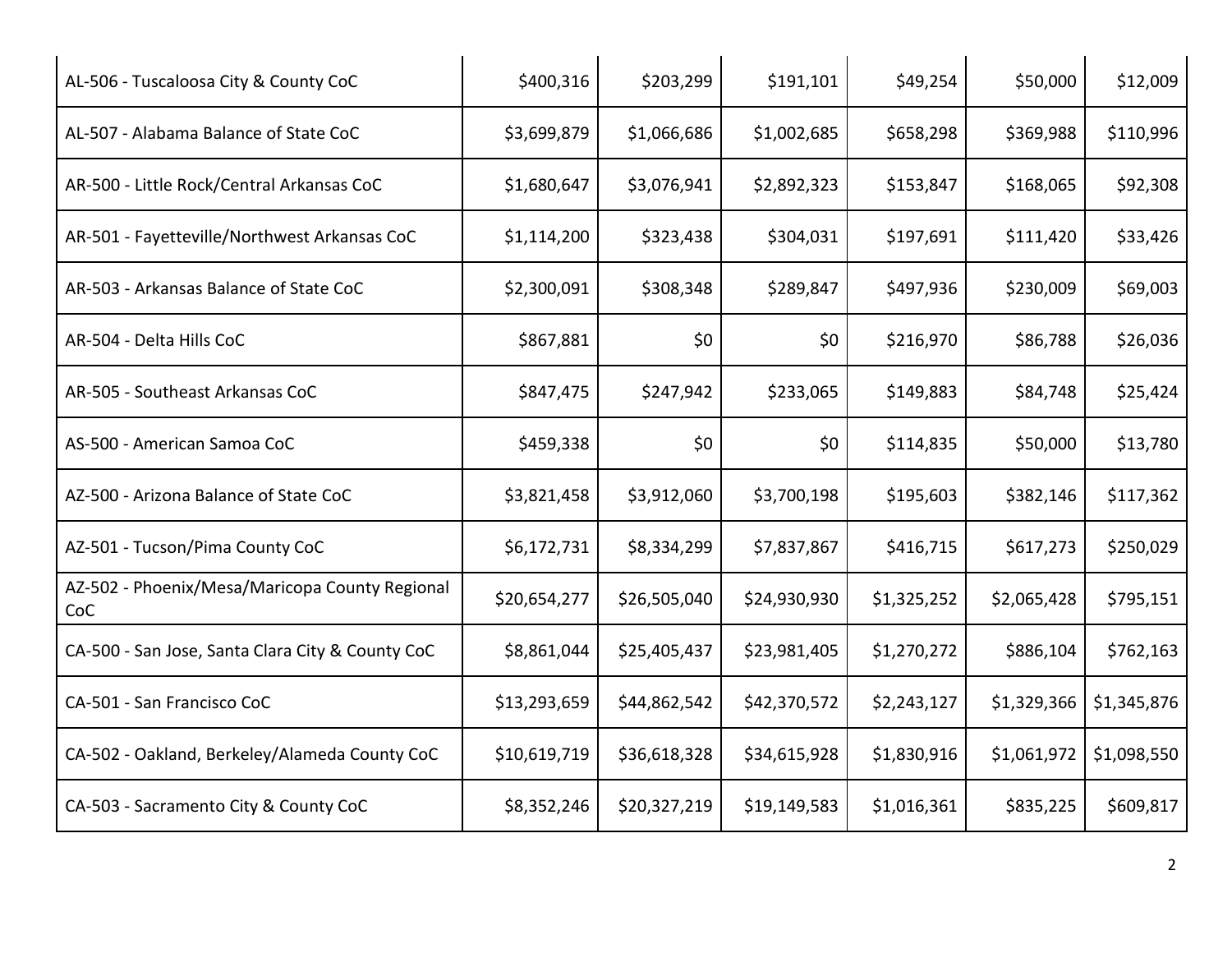| CA-504 - Santa Rosa, Petaluma/Sonoma County<br>CoC                                          | \$1,837,011 | \$3,624,821  | \$3,419,646  | \$181,241 | \$183,701 | \$108,745 |
|---------------------------------------------------------------------------------------------|-------------|--------------|--------------|-----------|-----------|-----------|
| CA-505 - Richmond/Contra Costa County CoC                                                   | \$4,170,806 | \$15,430,571 | \$14,590,716 | \$771,529 | \$417,081 | \$462,917 |
| CA-506 - Salinas/Monterey, San Benito Counties<br>CoC                                       | \$2,225,238 | \$1,786,579  | \$1,679,386  | \$111,262 | \$222,524 | \$66,757  |
| CA-507 - Marin County CoC                                                                   | \$400,442   | \$4,370,656  | \$4,111,490  | \$218,533 | \$50,000  | \$131,120 |
| CA-508 - Watsonville/Santa Cruz City & County CoC                                           | \$795,310   | \$3,008,490  | \$2,858,724  | \$150,425 | \$79,531  | \$90,255  |
| CA-509 - Mendocino County CoC                                                               | \$344,560   | \$1,572,595  | \$1,478,239  | \$78,630  | \$50,000  | \$47,178  |
| CA-510 - Turlock, Modesto/Stanislaus County CoC                                             | \$3,395,838 | \$3,296,809  | \$3,099,002  | \$169,792 | \$339,584 | \$101,875 |
| CA-511 - Stockton/San Joaquin County CoC                                                    | \$4,667,954 | \$4,352,004  | \$4,090,885  | \$233,398 | \$466,795 | \$140,039 |
| CA-512 - Daly City/San Mateo County CoC                                                     | \$2,707,884 | \$12,409,563 | \$11,681,215 | \$620,478 | \$270,788 | \$372,287 |
| CA-513 - Visalia, Kings, Tulare Counties CoC                                                | \$2,241,690 | \$2,287,218  | \$2,162,921  | \$114,361 | \$224,169 | \$68,617  |
| CA-514 - Fresno/Madera County CoC                                                           | \$7,843,054 | \$10,459,761 | \$9,933,213  | \$522,988 | \$784,305 | \$313,793 |
| CA-515 - Roseville/Rocklin/Placer, Nevada Counties                                          | \$620,865   | \$1,079,711  | \$1,014,927  | \$53,986  | \$62,087  | \$32,391  |
| CA-516 - Redding/Shasta, Siskiyou, Lassen, Plumas,<br>Del Norte, Modoc, Sierra Counties CoC | \$1,020,786 | \$323,603    | \$307,895    | \$174,296 | \$102,079 | \$30,624  |
| CA-517 - Napa City & County CoC                                                             | \$337,498   | \$718,075    | \$674,991    | \$35,904  | \$50,000  | \$21,542  |
| CA-518 - Vallejo/Solano County CoC                                                          | \$866,795   | \$1,425,556  | \$1,356,146  | \$71,278  | \$86,680  | \$42,767  |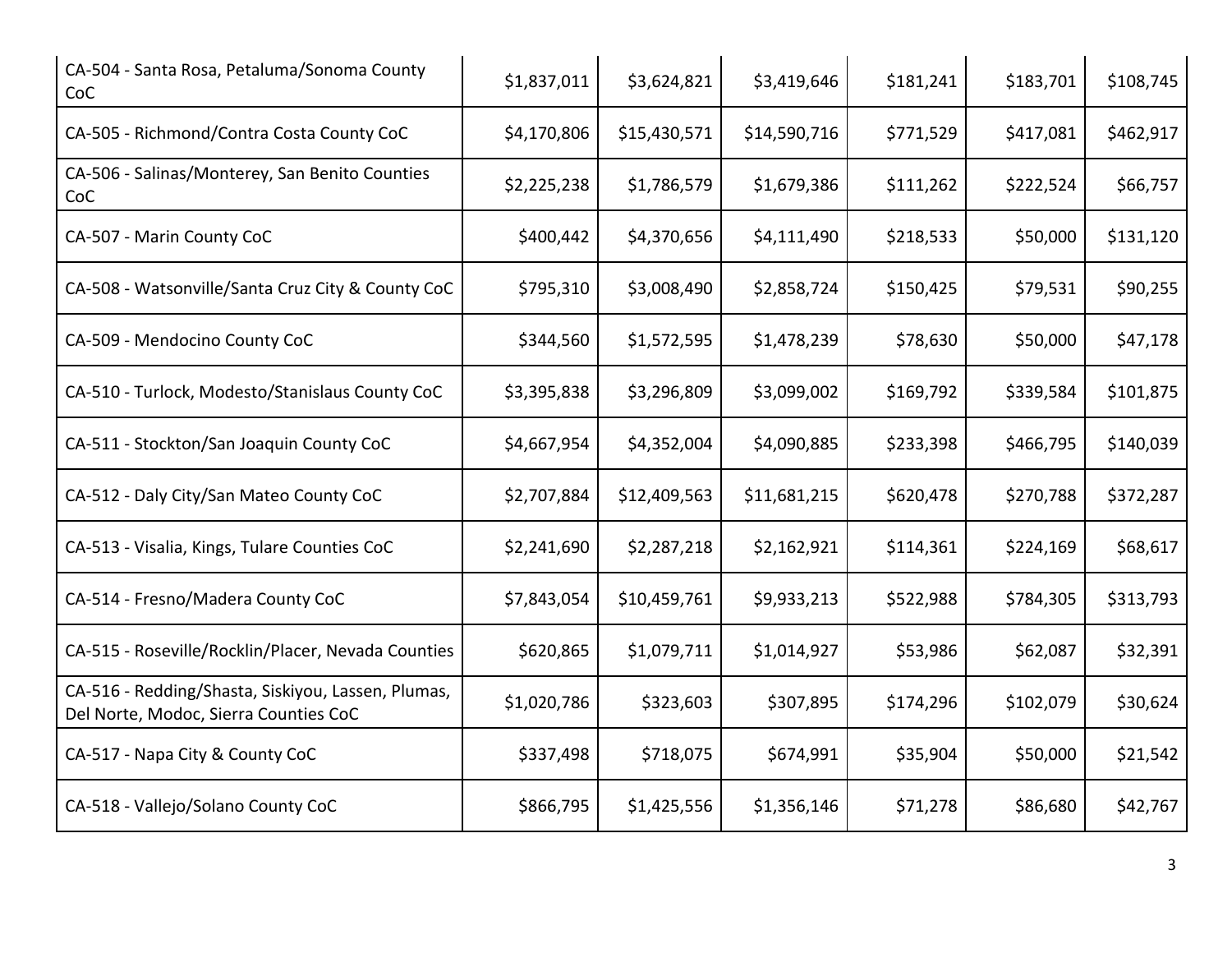| CA-519 - Chico/Paradise/Butte County CoC             | \$617,687    | \$578,796     | \$549,868     | \$30,884    | \$61,769    | \$18,531    |
|------------------------------------------------------|--------------|---------------|---------------|-------------|-------------|-------------|
| CA-520 - Merced City & County CoC                    | \$964,641    | \$721,588     | \$678,292     | \$60,763    | \$96,464    | \$28,939    |
| CA-521 - Davis/Woodland/Yolo County CoC              | \$536,085    | \$481,697     | \$452,795     | \$26,804    | \$53,609    | \$16,083    |
| CA-522 - Humboldt County CoC                         | \$658,532    | \$836,284     | \$795,975     | \$41,814    | \$65,853    | \$25,089    |
| CA-523 - Colusa, Glenn, Trinity Counties CoC         | \$222,960    | \$0           | \$0           | \$55,740    | \$50,000    | \$6,689     |
| CA-524 - Yuba City and County/Sutter County CoC      | \$518,255    | \$0           | \$0           | \$129,564   | \$51,826    | \$15,548    |
| CA-525 - El Dorado County CoC                        | \$344,537    | \$9,817       | \$9,228       | \$83,680    | \$50,000    | \$10,336    |
| CA-526 - Tuolumne, Calaveras, Amador Counties<br>CoC | \$467,065    | \$406,899     | \$382,591     | \$23,353    | \$50,000    | \$14,012    |
| CA-527 - Tehama County CoC                           | \$201,166    | \$0           | \$0           | \$50,292    | \$50,000    | \$6,035     |
| CA-529 - Lake County                                 | \$209,334    | \$0           | \$0           | \$52,334    | \$50,000    | \$6,280     |
| CA-530 - Inyo, Mono, Alpine Counties CoC             | \$98,744     | \$0           | \$0           | \$24,686    | \$50,000    | \$2,962     |
| CA-531 - Nevada County CoC CoC                       | \$281,740    | \$175,026     | \$164,524     | \$26,679    | \$50,000    | \$8,452     |
| CA-600 - Los Angeles City & County CoC               | \$68,961,451 | \$122,457,061 | \$115,481,855 | \$6,122,853 | \$5,000,000 | \$3,673,712 |
| CA-601 - San Diego City and County CoC               | \$17,172,716 | \$20,809,562  | \$19,630,686  | \$1,040,478 | \$1,717,272 | \$624,287   |
| CA-602 - Santa Ana/Anaheim/Orange County CoC         | \$14,414,374 | \$23,388,929  | \$21,985,593  | \$1,169,446 | \$1,441,437 | \$701,668   |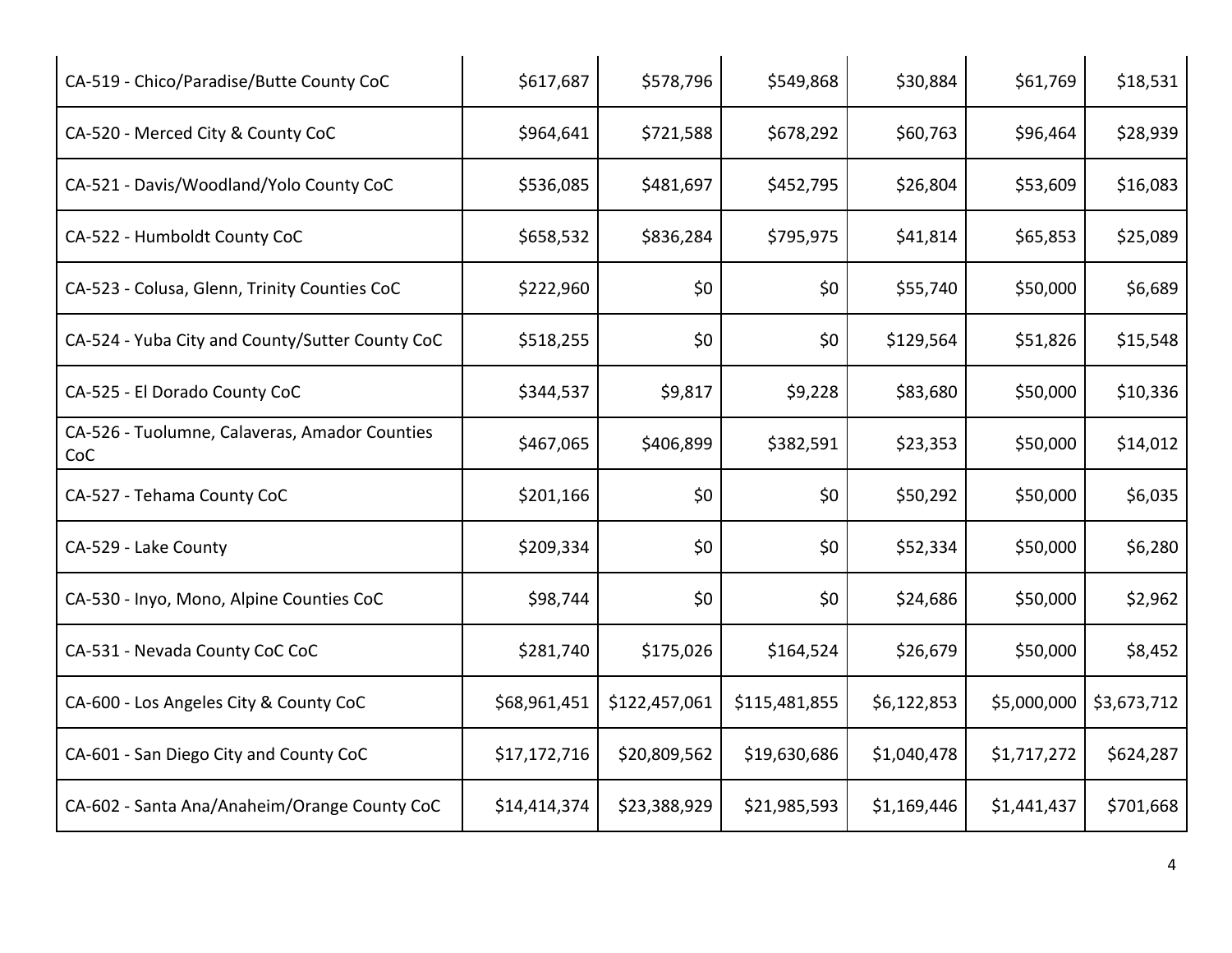| CA-603 - Santa Maria/Santa Barbara County CoC          | \$1,720,438  | \$1,945,236  | \$1,842,121  | \$97,262    | \$172,044   | \$58,357    |
|--------------------------------------------------------|--------------|--------------|--------------|-------------|-------------|-------------|
| CA-604 - Bakersfield/Kern County CoC                   | \$6,376,972  | \$5,745,883  | \$5,415,340  | \$318,849   | \$637,697   | \$191,309   |
| CA-606 - Long Beach CoC                                | \$4,470,188  | \$8,077,755  | \$7,614,612  | \$403,888   | \$447,019   | \$242,333   |
| CA-607 - Pasadena CoC                                  | \$1,454,738  | \$3,466,789  | \$3,267,453  | \$173,339   | \$145,474   | \$104,004   |
| CA-608 - Riverside City & County CoC                   | \$11,416,428 | \$9,754,646  | \$9,169,368  | \$570,821   | \$1,141,643 | \$342,493   |
| CA-609 - San Bernardino City & County CoC              | \$12,422,887 | \$9,767,625  | \$9,181,568  | \$663,816   | \$1,242,289 | \$372,687   |
| CA-611 - Oxnard/San Buenaventura/Ventura<br>County CoC | \$3,716,410  | \$2,180,607  | \$2,057,711  | \$383,951   | \$371,641   | \$111,492   |
| CA-612 - Glendale CoC                                  | \$1,357,666  | \$2,373,290  | \$2,230,893  | \$118,665   | \$135,767   | \$71,199    |
| CA-613 - Imperial County CoC                           | \$611,746    | \$165,691    | \$155,750    | \$111,514   | \$61,175    | \$18,352    |
| CA-614 - San Luis Obispo County CoC                    | \$1,401,963  | \$939,693    | \$883,311    | \$115,568   | \$140,196   | \$42,059    |
| CO-500 - Colorado Balance of State CoC                 | \$3,438,614  | \$2,980,923  | \$2,802,068  | \$171,931   | \$343,861   | \$103,158   |
| CO-503 - Metropolitan Denver CoC                       | \$10,386,977 | \$26,458,606 | \$24,892,334 | \$1,322,930 | \$1,038,698 | \$793,758   |
| CO-504 - Colorado Springs/El Paso County CoC           | \$2,456,093  | \$2,335,663  | \$2,195,522  | \$122,805   | \$245,609   | \$73,683    |
| CT-503 - Bridgeport/Stratford/Fairfield CoC            | \$3,922,727  | \$12,730,594 | \$12,053,822 | \$636,530   | \$392,273   | \$381,918   |
| CT-505 - Connecticut Balance of State CoC              | \$13,117,260 | \$39,707,468 | \$37,636,788 | \$1,985,373 | \$1,311,726 | \$1,191,224 |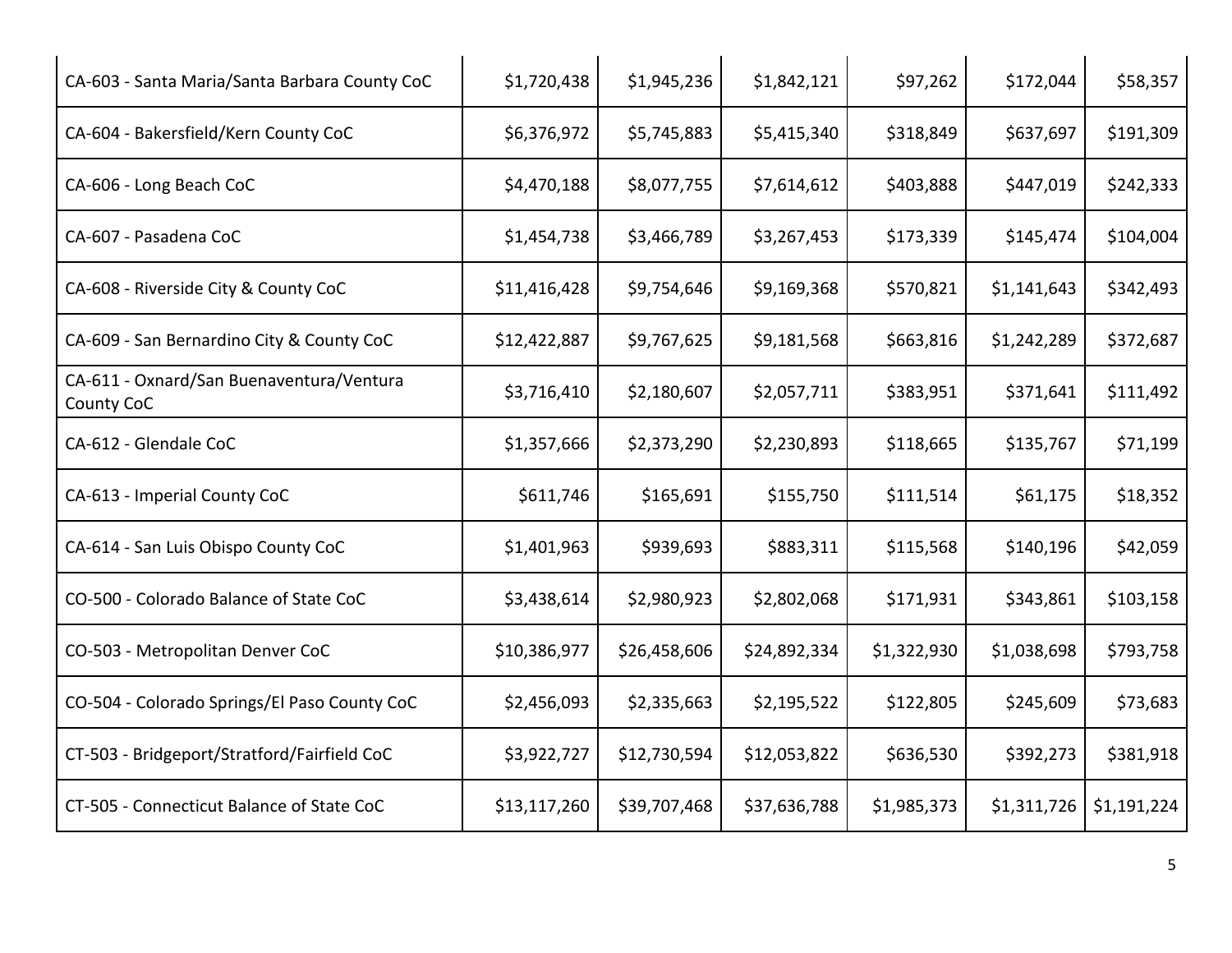| DC-500 - District of Columbia CoC                                           | \$11,156,461 | \$22,010,757 | \$20,844,927 | \$1,100,538 | \$1,115,646 | \$660,323 |
|-----------------------------------------------------------------------------|--------------|--------------|--------------|-------------|-------------|-----------|
| DE-500 - Delaware Statewide CoC                                             | \$3,975,272  | \$8,017,797  | \$7,550,244  | \$400,890   | \$397,527   | \$240,534 |
| FL-500 - Sarasota/Bradenton/Manatee, Sarasota<br>Counties CoC               | \$2,822,511  | \$884,214    | \$854,237    | \$484,574   | \$282,251   | \$84,675  |
| FL-501 - Tampa/Hillsborough County CoC                                      | \$7,418,253  | \$6,136,796  | \$5,803,532  | \$370,913   | \$741,825   | \$222,548 |
| FL-502 - St. Petersburg/Clearwater/Largo/Pinellas<br>County CoC             | \$3,423,641  | \$4,010,705  | \$3,770,061  | \$200,535   | \$342,364   | \$120,321 |
| FL-503 - Lakeland, Winterhaven/Polk County CoC                              | \$2,824,428  | \$1,893,571  | \$1,797,612  | \$232,714   | \$282,443   | \$84,733  |
| FL-504 - Daytona Beach/Daytona/Volusia, Flagler<br>Counties CoC             | \$1,962,307  | \$1,362,212  | \$1,280,479  | \$150,024   | \$196,231   | \$58,869  |
| FL-505 - Fort Walton Beach/Okaloosa, Walton<br><b>Counties CoC</b>          | \$519,763    | \$658,416    | \$618,911    | \$32,921    | \$51,976    | \$19,752  |
| FL-506 - Tallahassee/Leon County CoC                                        | \$2,143,301  | \$1,385,763  | \$1,305,473  | \$189,385   | \$214,330   | \$64,299  |
| FL-507 - Orlando/Orange, Osceola, Seminole<br><b>Counties CoC</b>           | \$8,506,448  | \$7,829,344  | \$7,360,552  | \$425,322   | \$850,645   | \$255,193 |
| FL-508 - Gainesville/Alachua, Putnam Counties CoC                           | \$1,161,583  | \$670,363    | \$630,140    | \$122,805   | \$116,158   | \$34,847  |
| FL-509 - Fort Pierce/St. Lucie, Indian River, Martin<br><b>Counties CoC</b> | \$1,166,966  | \$1,661,189  | \$1,561,519  | \$83,059    | \$116,697   | \$49,836  |
| FL-510 - Jacksonville-Duval, Clay Counties CoC                              | \$5,174,318  | \$4,508,181  | \$4,267,453  | \$258,716   | \$517,432   | \$155,230 |
| FL-511 - Pensacola/Escambia, Santa Rosa County<br>CoC                       | \$1,637,792  | \$762,337    | \$722,448    | \$218,864   | \$163,779   | \$49,134  |
| FL-512 - Saint Johns County CoC                                             | \$246,433    | \$126,214    | \$118,942    | \$30,055    | \$50,000    | \$7,393   |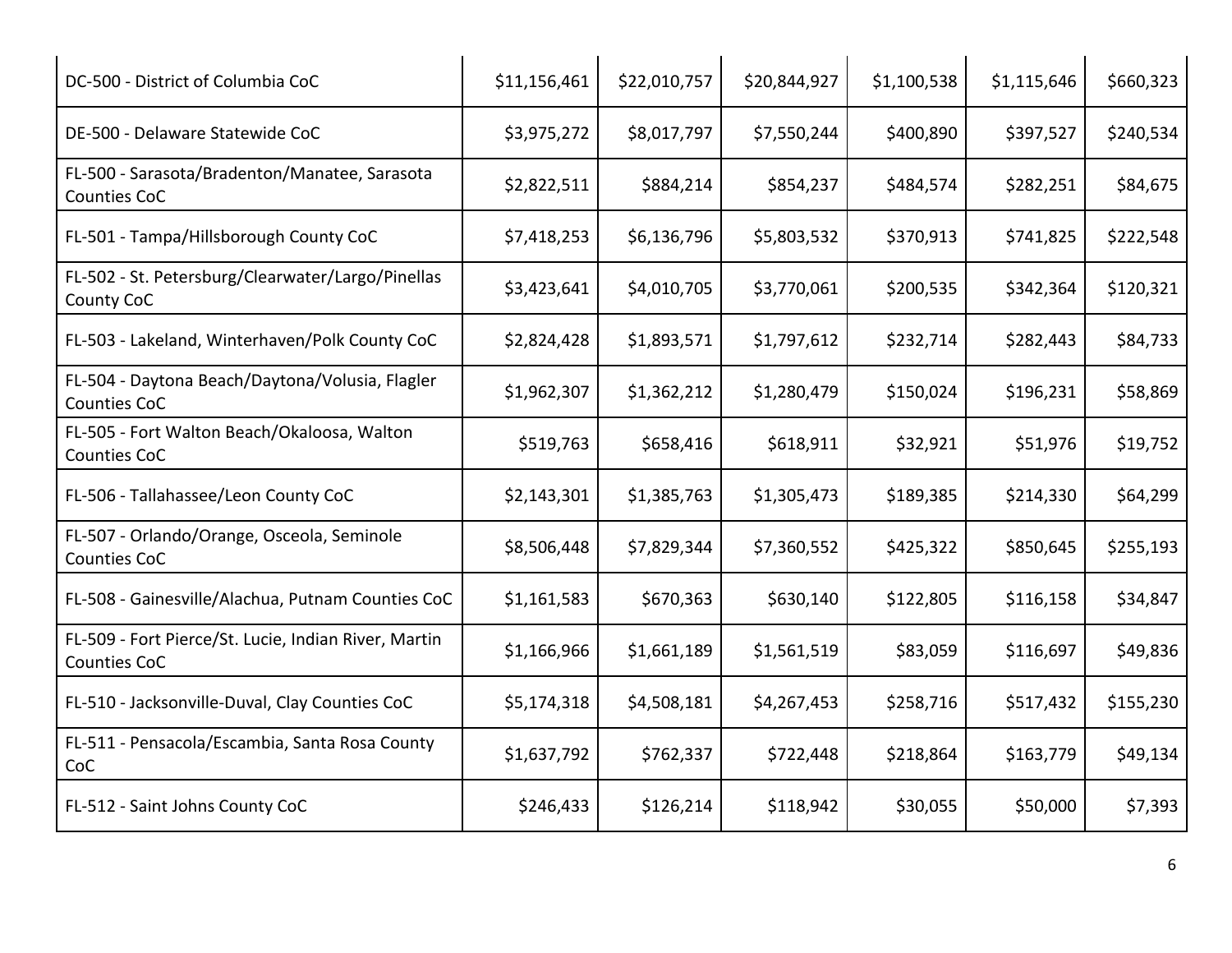| FL-513 - Palm Bay/Melbourne/Brevard County CoC                   | \$849,794    | \$717,886    | \$677,753    | \$42,490    | \$84,979    | \$25,494  |
|------------------------------------------------------------------|--------------|--------------|--------------|-------------|-------------|-----------|
| FL-514 - Ocala/Marion County CoC                                 | \$1,501,547  | \$244,761    | \$230,076    | \$314,197   | \$150,155   | \$45,046  |
| FL-515 - Panama City/Bay, Jackson Counties CoC                   | \$774,341    | \$30,765     | \$28,919     | \$185,894   | \$77,434    | \$23,230  |
| FL-517 - Hendry, Hardee, Highlands Counties CoC                  | \$812,176    | \$160,123    | \$150,516    | \$163,013   | \$81,218    | \$24,365  |
| FL-518 - Columbia, Hamilton, Lafayette, Suwannee<br>Counties CoC | \$401,109    | \$349,022    | \$328,081    | \$20,055    | \$50,000    | \$12,033  |
| FL-519 - Pasco County CoC                                        | \$2,129,232  | \$850,289    | \$799,273    | \$319,736   | \$212,923   | \$63,877  |
| FL-520 - Citrus, Hernando, Lake, Sumter Counties<br>CoC          | \$1,182,211  | \$394,161    | \$374,760    | \$197,013   | \$118,221   | \$35,466  |
| FL-600 - Miami/Dade County CoC                                   | \$16,583,716 | \$30,586,660 | \$28,863,148 | \$1,529,333 | \$1,658,372 | \$917,600 |
| FL-601 - Ft Lauderdale/Broward County CoC                        | \$5,610,421  | \$10,970,949 | \$10,375,950 | \$548,547   | \$561,042   | \$329,128 |
| FL-602 - Punta Gorda/Charlotte County CoC                        | \$294,012    | \$250,568    | \$238,534    | \$14,701    | \$50,000    | \$8,820   |
| FL-603 - Ft Myers/Cape Coral/Lee County CoC                      | \$2,656,082  | \$1,760,581  | \$1,658,251  | \$223,875   | \$265,608   | \$79,682  |
| FL-604 - Monroe County CoC                                       | \$459,160    | \$477,526    | \$448,874    | \$23,876    | \$50,000    | \$14,326  |
| FL-605 - West Palm Beach/Palm Beach County CoC                   | \$5,589,236  | \$5,630,604  | \$5,292,769  | \$281,530   | \$558,924   | \$168,918 |
| FL-606 - Naples/Collier County CoC                               | \$1,730,437  | \$270,734    | \$263,557    | \$364,926   | \$173,044   | \$51,913  |
| GA-500 - Atlanta County CoC                                      | \$5,265,723  | \$7,321,928  | \$6,921,518  | \$366,096   | \$526,572   | \$219,658 |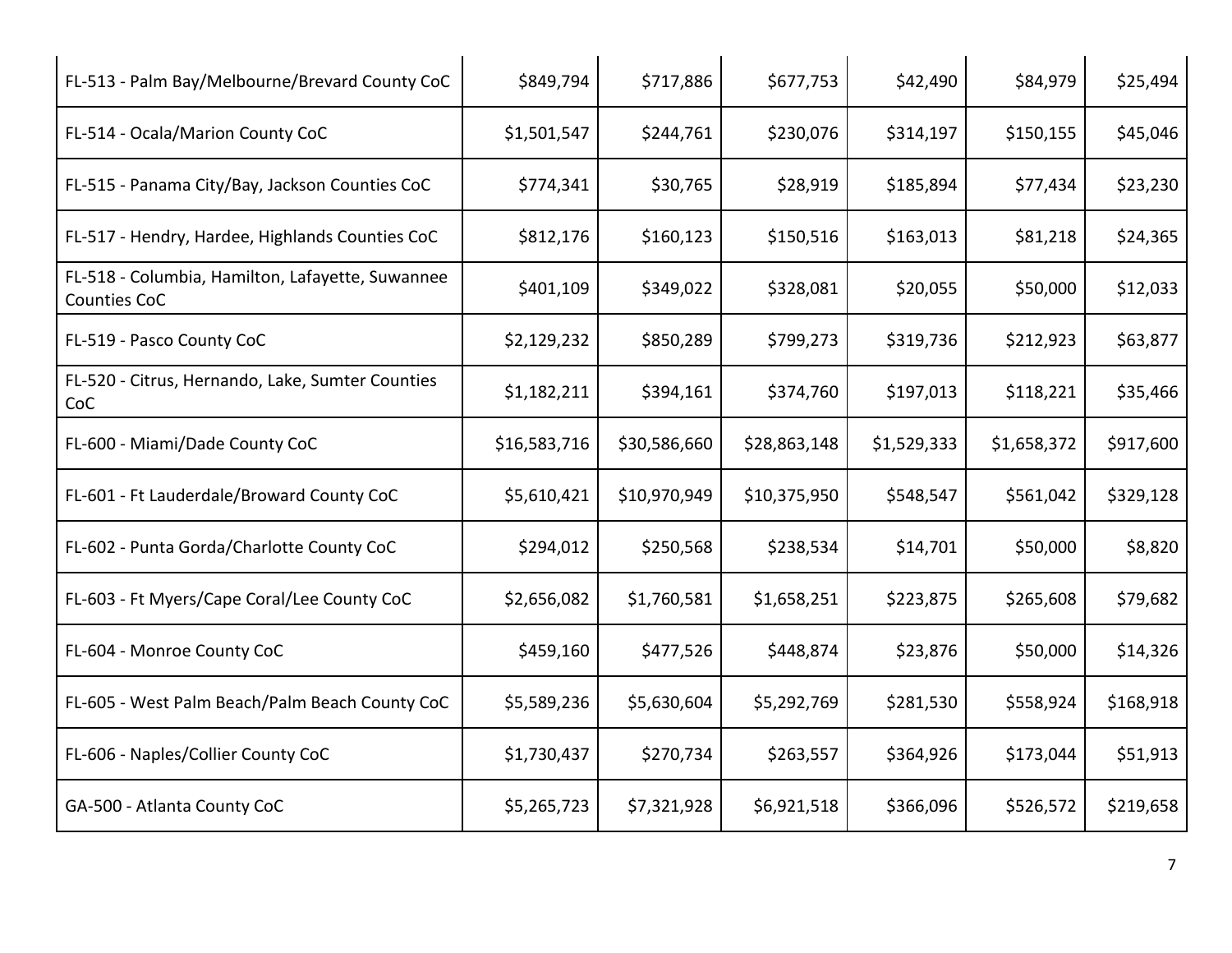| GA-501 - Georgia Balance of State CoC                | \$19,954,163 | \$18,649,714 | \$17,589,863 | \$997,708 | \$1,995,416 | \$598,625 |
|------------------------------------------------------|--------------|--------------|--------------|-----------|-------------|-----------|
| GA-502 - Fulton County CoC                           | \$1,697,090  | \$2,422,514  | \$2,277,164  | \$121,126 | \$169,709   | \$72,675  |
| GA-503 - Athens/Clarke County CoC                    | \$361,361    | \$740,693    | \$699,167    | \$37,035  | \$50,000    | \$22,221  |
| GA-504 - Augusta CoC                                 | \$1,299,407  | \$615,226    | \$578,312    | \$171,045 | \$129,941   | \$38,982  |
| GA-505 - Columbus-Muscogee/Russell County CoC        | \$1,259,359  | \$1,483,591  | \$1,401,338  | \$74,180  | \$125,936   | \$44,508  |
| GA-506 - Marietta/Cobb County CoC                    | \$2,702,040  | \$2,218,833  | \$2,093,837  | \$135,102 | \$270,204   | \$81,061  |
| GA-507 - Savannah/Chatham County CoC                 | \$1,869,819  | \$3,357,485  | \$3,170,768  | \$167,874 | \$186,982   | \$100,725 |
| GA-508 - DeKalb County CoC                           | \$3,847,197  | \$4,998,875  | \$4,698,942  | \$249,944 | \$384,720   | \$149,966 |
| GU-500 - Guam CoC                                    | \$1,492,579  | \$1,095,910  | \$1,047,577  | \$99,167  | \$149,258   | \$44,777  |
| HI-500 - Hawaii Balance of State CoC                 | \$1,420,407  | \$2,542,866  | \$2,407,651  | \$127,143 | \$142,041   | \$76,286  |
| HI-501 - Honolulu CoC                                | \$5,888,780  | \$9,210,982  | \$8,707,510  | \$460,549 | \$588,878   | \$276,329 |
| IA-500 - Sioux City/Dakota, Woodbury Counties<br>CoC | \$1,367,847  | \$741,468    | \$707,220    | \$156,595 | \$136,785   | \$41,035  |
| IA-501 - Iowa Balance of State CoC                   | \$8,123,933  | \$4,804,085  | \$4,553,506  | \$829,962 | \$812,393   | \$243,718 |
| IA-502 - Des Moines/Polk County CoC                  | \$3,243,401  | \$3,438,512  | \$3,238,293  | \$171,926 | \$324,340   | \$103,155 |
| ID-500 - Boise/Ada County CoC                        | \$649,680    | \$1,046,625  | \$988,066    | \$52,331  | \$64,968    | \$31,399  |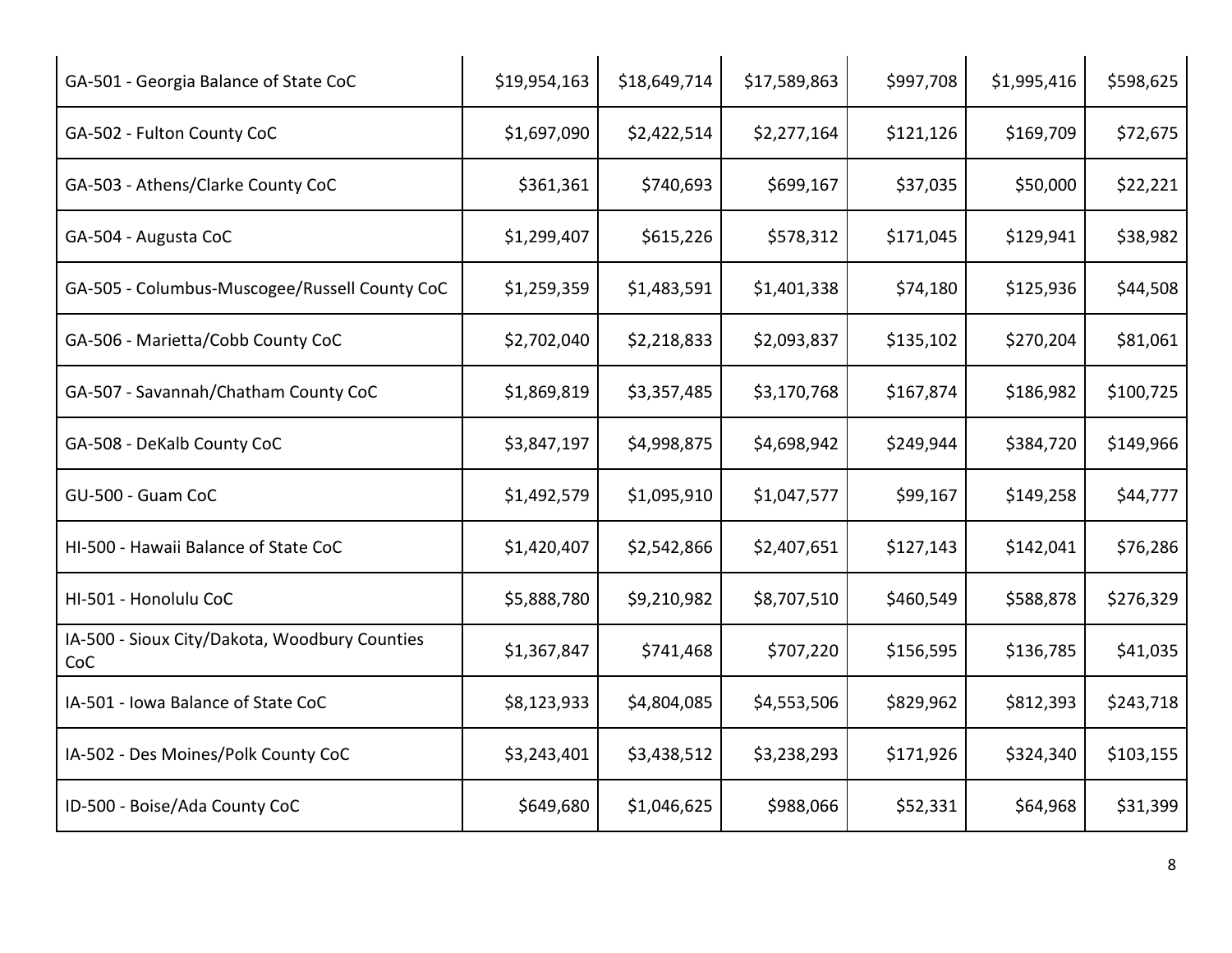| ID-501 - Idaho Balance of State CoC                                     | \$2,746,903  | \$3,116,383  | \$2,946,293  | \$155,819   | \$274,690   | \$93,491    |
|-------------------------------------------------------------------------|--------------|--------------|--------------|-------------|-------------|-------------|
| IL-500 - McHenry County CoC                                             | \$379,015    | \$920,259    | \$877,190    | \$46,013    | \$50,000    | \$27,608    |
| IL-501 - Rockford/Winnebago, Boone Counties CoC                         | \$1,960,049  | \$2,046,239  | \$1,923,467  | \$102,312   | \$196,005   | \$61,387    |
| IL-502 - Waukegan/North Chicago/Lake County<br>CoC                      | \$2,240,170  | \$2,254,639  | \$2,132,460  | \$112,732   | \$224,017   | \$67,639    |
| IL-503 - Champaign/Urbana/Rantoul/Champaign<br>County CoC               | \$563,363    | \$703,314    | \$664,184    | \$35,166    | \$56,336    | \$21,099    |
| IL-504 - Madison County CoC                                             | \$1,427,742  | \$1,786,998  | \$1,679,780  | \$89,350    | \$142,774   | \$53,610    |
| IL-506 - Joliet/Bolingbrook/Will County CoC                             | \$1,918,715  | \$4,029,727  | \$3,807,041  | \$201,486   | \$191,872   | \$120,892   |
| IL-507 - Peoria/Perkin/Fulton, Peoria, Tazewell,<br><b>Woodford CoC</b> | \$1,864,140  | \$1,746,846  | \$1,642,036  | \$93,207    | \$186,414   | \$55,924    |
| IL-508 - East Saint Louis/Belleville/Saint Clair<br>County CoC          | \$2,278,439  | \$3,281,137  | \$3,097,883  | \$164,057   | \$227,844   | \$98,434    |
| IL-510 - Chicago CoC                                                    | \$57,826,275 | \$70,798,663 | \$66,991,521 | \$3,539,933 | \$5,000,000 | \$2,123,960 |
| IL-511 - Cook County CoC                                                | \$12,557,377 | \$12,734,656 | \$12,053,983 | \$636,733   | \$1,255,738 | \$382,040   |
| IL-512 - Bloomington/Central Illinois CoC                               | \$1,526,543  | \$963,079    | \$912,504    | \$140,866   | \$152,654   | \$45,796    |
| IL-513 - Springfield/Sangamon County CoC                                | \$526,114    | \$401,503    | \$380,539    | \$31,153    | \$52,611    | \$15,783    |
| IL-514 - Dupage County CoC                                              | \$2,852,120  | \$4,744,678  | \$4,477,857  | \$237,234   | \$285,212   | \$142,340   |
| IL-515 - South Central Illinois CoC                                     | \$1,101,242  | \$1,014,736  | \$961,092    | \$55,062    | \$110,124   | \$33,037    |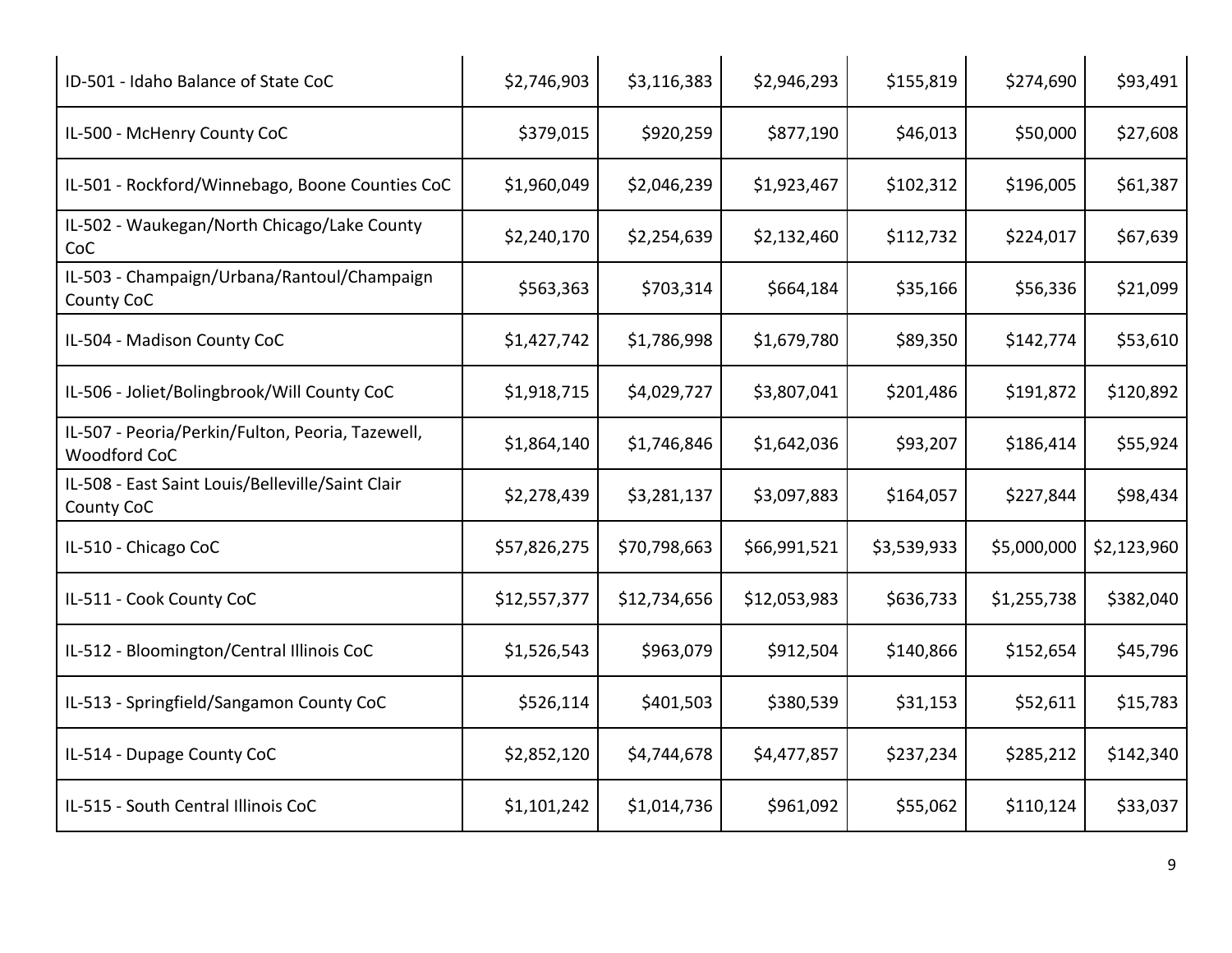| IL-516 - Decatur/Macon County CoC                        | \$426,163    | \$846,639    | \$804,331    | \$42,332    | \$50,000    | \$25,399  |
|----------------------------------------------------------|--------------|--------------|--------------|-------------|-------------|-----------|
| IL-517 - Aurora/Elgin/Kane County CoC                    | \$1,804,684  | \$1,769,946  | \$1,666,843  | \$90,234    | \$180,468   | \$54,141  |
| IL-518 - Rock Island/Moline/Northwestern Illinois<br>CoC | \$2,186,987  | \$740,232    | \$725,481    | \$361,689   | \$218,699   | \$65,610  |
| IL-519 - West Central Illinois CoC                       | \$667,158    | \$646,796    | \$607,989    | \$33,358    | \$66,716    | \$20,015  |
| IL-520 - Southern Illinois CoC                           | \$1,658,911  | \$986,766    | \$941,205    | \$168,036   | \$165,891   | \$49,767  |
| IN-502 - Indiana Balance of State                        | \$21,618,326 | \$16,894,778 | \$16,083,162 | \$1,180,887 | \$2,161,833 | \$648,550 |
| IN-503 - Indianapolis CoC                                | \$6,966,772  | \$5,370,871  | \$5,048,618  | \$398,975   | \$696,677   | \$209,003 |
| KS-502 - Wichita/Sedgwick County CoC                     | \$2,275,662  | \$2,639,432  | \$2,491,631  | \$131,972   | \$227,566   | \$79,183  |
| KS-503 - Topeka/Shawnee County CoC                       | \$1,416,615  | \$1,814,908  | \$1,706,013  | \$90,745    | \$141,662   | \$54,447  |
| KS-505 - Overland Park/Shawnee/Johnson County<br>CoC     | \$627,390    | \$663,035    | \$629,856    | \$33,152    | \$62,739    | \$19,891  |
| KS-507 - Kansas Balance of State CoC                     | \$4,063,745  | \$2,527,967  | \$2,386,413  | \$383,945   | \$406,375   | \$121,912 |
| KY-500 - Kentucky Balance of State CoC                   | \$8,451,147  | \$10,054,171 | \$9,568,092  | \$502,709   | \$845,115   | \$301,625 |
| KY-501 - Louisville/Jefferson County CoC                 | \$8,212,244  | \$9,632,327  | \$9,065,774  | \$481,616   | \$821,224   | \$288,970 |
| KY-502 - Lexington/Fayette County CoC                    | \$1,688,222  | \$1,765,174  | \$1,690,236  | \$88,259    | \$168,822   | \$52,955  |
| LA-500 - Lafayette/Acadiana CoC                          | \$2,290,651  | \$2,764,151  | \$2,611,933  | \$138,208   | \$229,065   | \$82,925  |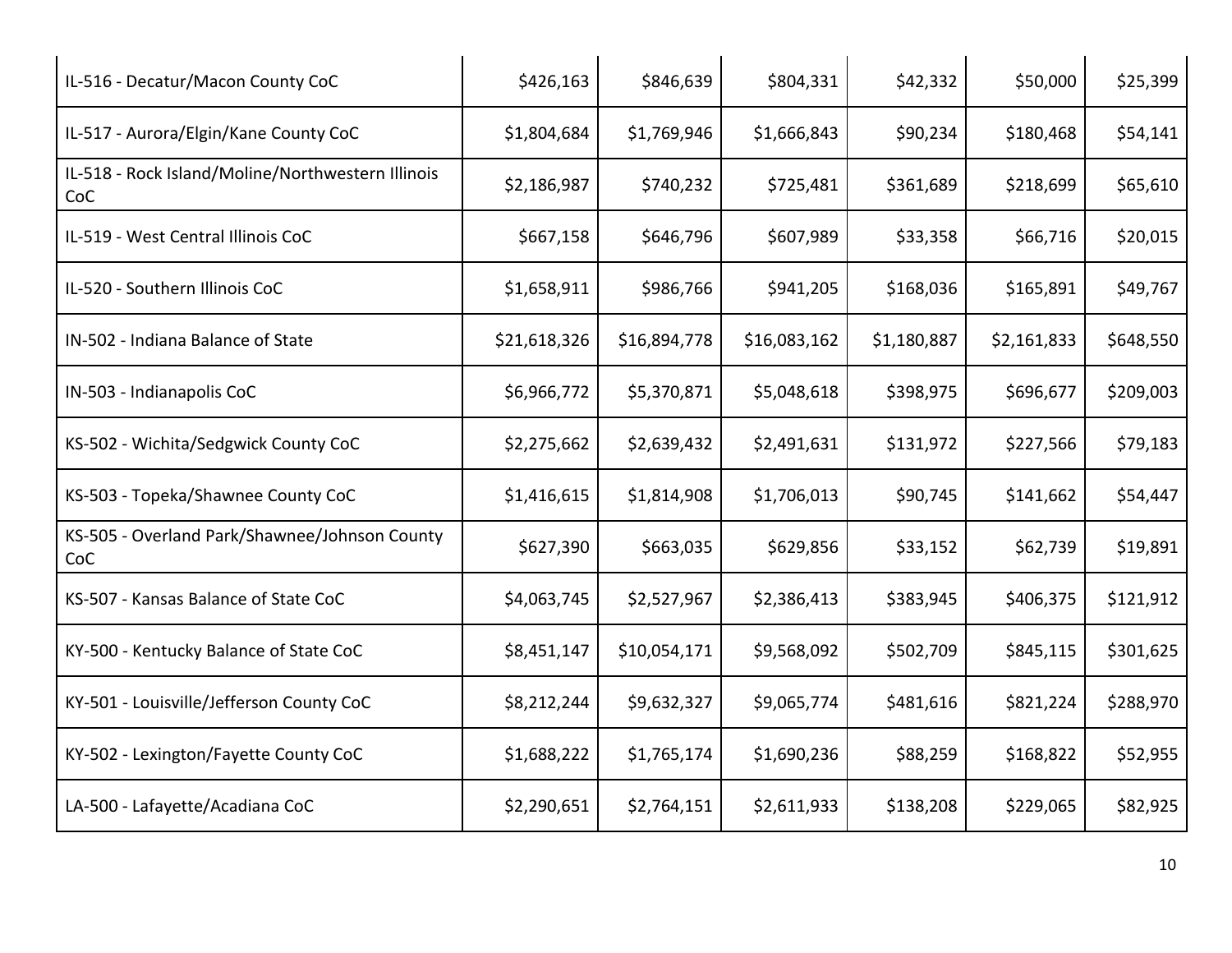| LA-502 - Shreveport/Bossier/Northwest CoC                                      | \$1,975,312  | \$3,892,590  | \$3,659,035  | \$194,630   | \$197,531   | \$116,778 |
|--------------------------------------------------------------------------------|--------------|--------------|--------------|-------------|-------------|-----------|
| LA-503 - New Orleans/Jefferson Parish CoC                                      | \$11,125,297 | \$20,668,410 | \$19,531,357 | \$1,033,421 | \$1,112,530 | \$620,052 |
| LA-505 - Monroe/Northeast Louisiana CoC                                        | \$942,048    | \$1,698,012  | \$1,627,693  | \$84,901    | \$94,205    | \$50,940  |
| LA-506 - Slidell/Southeast Louisiana CoC                                       | \$1,143,298  | \$2,428,518  | \$2,317,292  | \$121,426   | \$114,330   | \$72,856  |
| LA-507 - Alexandria/Central Louisiana CoC                                      | \$709,080    | \$708,464    | \$665,957    | \$35,454    | \$70,908    | \$21,272  |
| LA-509 - Louisiana Balance of State CoC                                        | \$4,639,673  | \$17,880,159 | \$16,853,784 | \$894,008   | \$463,967   | \$536,405 |
| MA-500 - Boston CoC                                                            | \$12,626,955 | \$28,251,724 | \$26,665,386 | \$1,412,586 | \$1,262,696 | \$847,552 |
| MA-502 - Lynn CoC                                                              | \$1,828,279  | \$1,852,283  | \$1,741,146  | \$92,614    | \$182,828   | \$55,568  |
| MA-503 - Cape Cod Islands CoC                                                  | \$597,997    | \$1,804,464  | \$1,707,346  | \$90,223    | \$59,800    | \$54,134  |
| MA-504 -<br>Springfield/Holyoke/Chicopee/Westfield/Hampden<br>County CoC       | \$3,979,887  | \$4,019,347  | \$3,792,481  | \$200,967   | \$397,989   | \$120,580 |
| MA-505 - New Bedford CoC                                                       | \$1,927,885  | \$1,758,917  | \$1,653,382  | \$96,394    | \$192,789   | \$57,837  |
| MA-506 - Worcester City & County CoC                                           | \$4,953,901  | \$6,551,627  | \$6,181,992  | \$327,581   | \$495,390   | \$196,549 |
| MA-507 - Pittsfield/Northampton/Berkshire,<br>Franklin, Hampshire Counties CoC | \$1,551,290  | \$1,756,048  | \$1,698,012  | \$87,802    | \$155,129   | \$52,681  |
| MA-508 - Lowell CoC                                                            | \$1,512,048  | \$768,699    | \$722,578    | \$185,837   | \$151,205   | \$45,361  |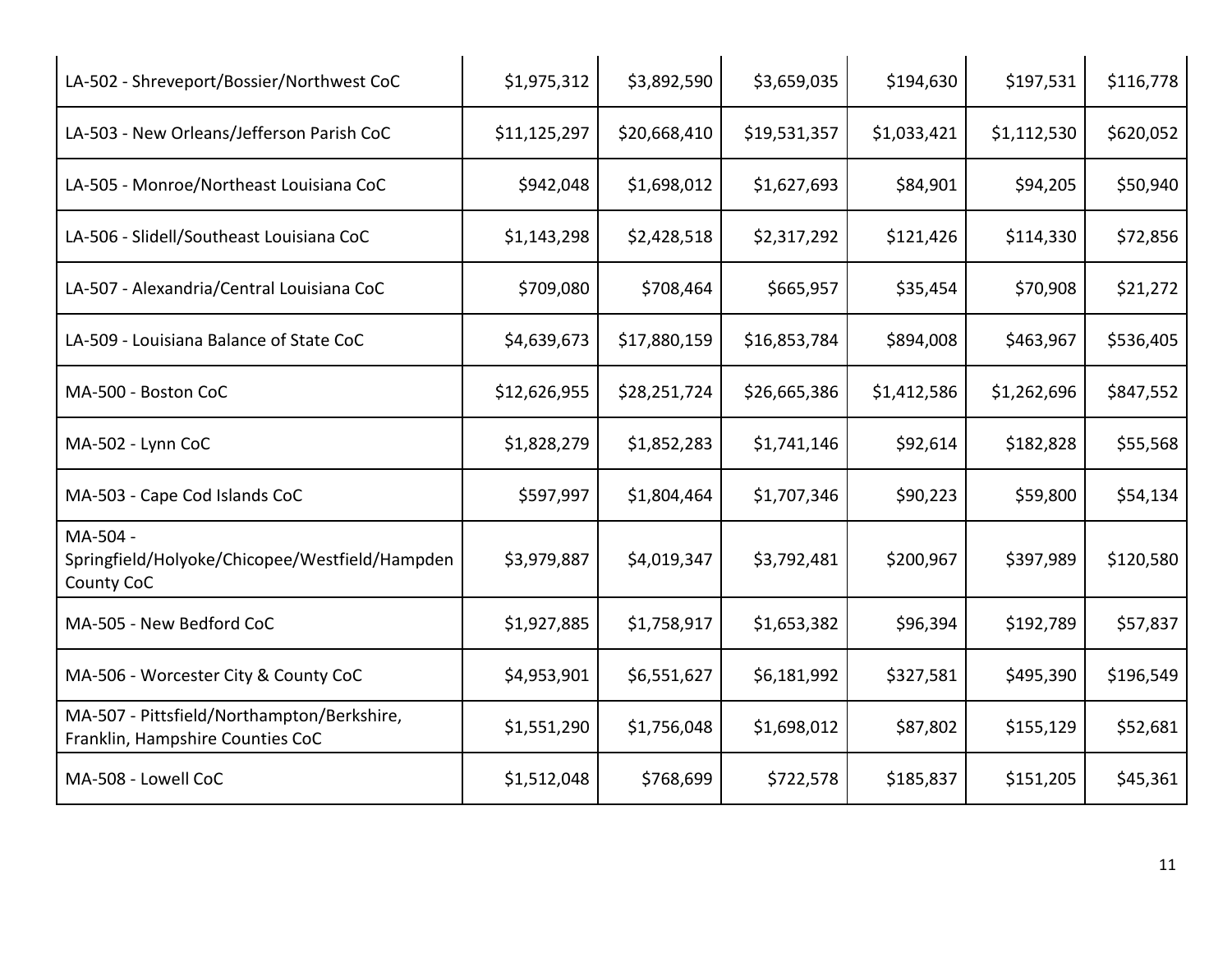| MA-509 - Cambridge CoC                                  | \$1,957,769  | \$4,571,999  | \$4,312,563  | \$228,600   | \$195,777   | \$137,160 |
|---------------------------------------------------------|--------------|--------------|--------------|-------------|-------------|-----------|
| MA-510 - Gloucester/Haverhill/Salem/Essex<br>County CoC | \$2,147,015  | \$1,753,272  | \$1,671,011  | \$107,351   | \$214,702   | \$64,410  |
| MA-511 - Quincy/Weymouth CoC                            | \$2,714,344  | \$6,504,341  | \$6,131,501  | \$325,217   | \$271,434   | \$195,130 |
| MA-515 - Fall River CoC                                 | \$2,115,104  | \$1,768,888  | \$1,662,754  | \$105,755   | \$211,510   | \$63,453  |
| MA-516 - Massachusetts Balance of State (BOS)<br>CoC    | \$8,122,703  | \$12,242,454 | \$11,523,557 | \$612,123   | \$812,270   | \$367,274 |
| MA-517 - Somerville CoC                                 | \$2,110,060  | \$1,896,636  | \$1,782,838  | \$105,503   | \$211,006   | \$63,302  |
| MA-519 - Attleboro/Taunton/Bristol County CoC           | \$901,970    | \$794,777    | \$747,090    | \$45,099    | \$90,197    | \$27,059  |
| MD-500 - Cumberland/Allegany County CoC                 | \$350,900    | \$668,444    | \$628,338    | \$33,422    | \$50,000    | \$20,053  |
| MD-501 - Baltimore City CoC                             | \$15,694,811 | \$22,766,097 | \$21,493,390 | \$1,138,305 | \$1,569,481 | \$682,983 |
| MD-502 - Harford County CoC                             | \$283,731    | \$900,880    | \$850,133    | \$45,044    | \$50,000    | \$27,026  |
| MD-503 - Annapolis/Anne Arundel County CoC              | \$1,509,428  | \$2,402,691  | \$2,258,530  | \$120,135   | \$150,943   | \$72,081  |
| MD-504 - Howard County CoC                              | \$337,311    | \$786,514    | \$739,323    | \$39,326    | \$50,000    | \$23,595  |
| MD-505 - Baltimore County CoC                           | \$2,975,492  | \$2,917,756  | \$2,747,057  | \$148,775   | \$297,549   | \$89,265  |
| MD-506 - Carroll County CoC                             | \$213,309    | \$402,670    | \$378,509    | \$20,134    | \$50,000    | \$12,080  |
| MD-507 - Cecil County CoC                               | \$162,658    | \$255,444    | \$240,117    | \$12,772    | \$50,000    | \$7,663   |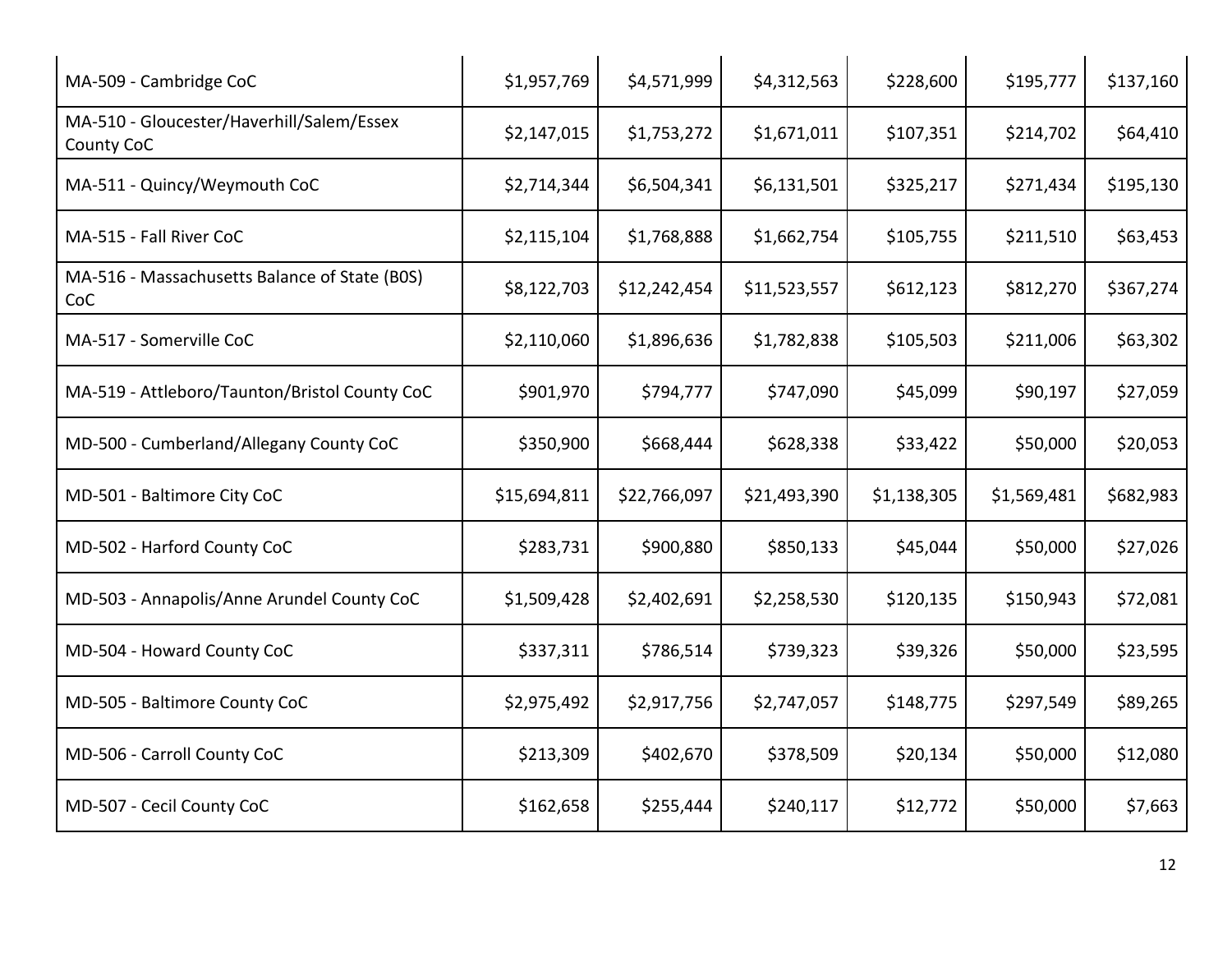| MD-508 - Charles, Calvert, St.Mary's Counties CoC               | \$477,006    | \$2,841,450  | \$2,670,964  | \$142,073   | \$50,000    | \$85,244  |
|-----------------------------------------------------------------|--------------|--------------|--------------|-------------|-------------|-----------|
| MD-509 - Frederick City & County CoC                            | \$318,795    | \$620,588    | \$586,421    | \$31,029    | \$50,000    | \$18,618  |
| MD-510 - Garrett County CoC                                     | \$66,766     | \$236,927    | \$222,712    | \$11,846    | \$50,000    | \$7,108   |
| MD-511 - Mid-Shore Regional CoC                                 | \$370,663    | \$724,431    | \$680,966    | \$36,222    | \$50,000    | \$21,733  |
| MD-512 - Hagerstown/Washington County CoC                       | \$375,614    | \$503,511    | \$473,301    | \$25,176    | \$50,000    | \$15,105  |
| MD-513 - Wicomico/Somerset/Worcester County<br>CoC              | \$362,022    | \$1,279,346  | \$1,202,587  | \$63,967    | \$50,000    | \$38,380  |
| MD-600 - Prince George's County CoC                             | \$3,705,820  | \$5,660,147  | \$5,359,201  | \$283,007   | \$370,582   | \$169,804 |
| MD-601 - Montgomery County CoC                                  | \$3,503,565  | \$8,982,609  | \$8,475,947  | \$449,130   | \$350,357   | \$269,478 |
| ME-500 - Maine Balance of State CoC                             | \$5,663,665  | \$12,373,012 | \$11,636,633 | \$618,651   | \$566,367   | \$371,190 |
| MI-500 - Michigan Balance of State CoC                          | \$6,559,906  | \$9,015,642  | \$8,474,706  | \$450,782   | \$655,991   | \$270,469 |
| MI-501 - Detroit CoC                                            | \$25,195,586 | \$26,636,844 | \$25,093,273 | \$1,331,842 | \$2,519,559 | \$799,105 |
| MI-502 - Dearborn/Dearborn<br>Heights/Westland/Wayne County CoC | \$6,723,024  | \$4,045,207  | \$3,815,695  | \$669,454   | \$672,302   | \$201,691 |
| MI-503 - St. Clair Shores/Warren/Macomb County<br>CoC           | \$2,401,508  | \$1,203,265  | \$1,131,069  | \$299,561   | \$240,151   | \$72,045  |
| MI-504 - Pontiac/Royal Oak/Oakland County CoC                   | \$4,634,081  | \$6,080,995  | \$5,721,680  | \$304,050   | \$463,408   | \$182,430 |
| MI-505 - Flint/Genesee County CoC                               | \$4,178,662  | \$1,852,934  | \$1,746,220  | \$581,432   | \$417,866   | \$125,360 |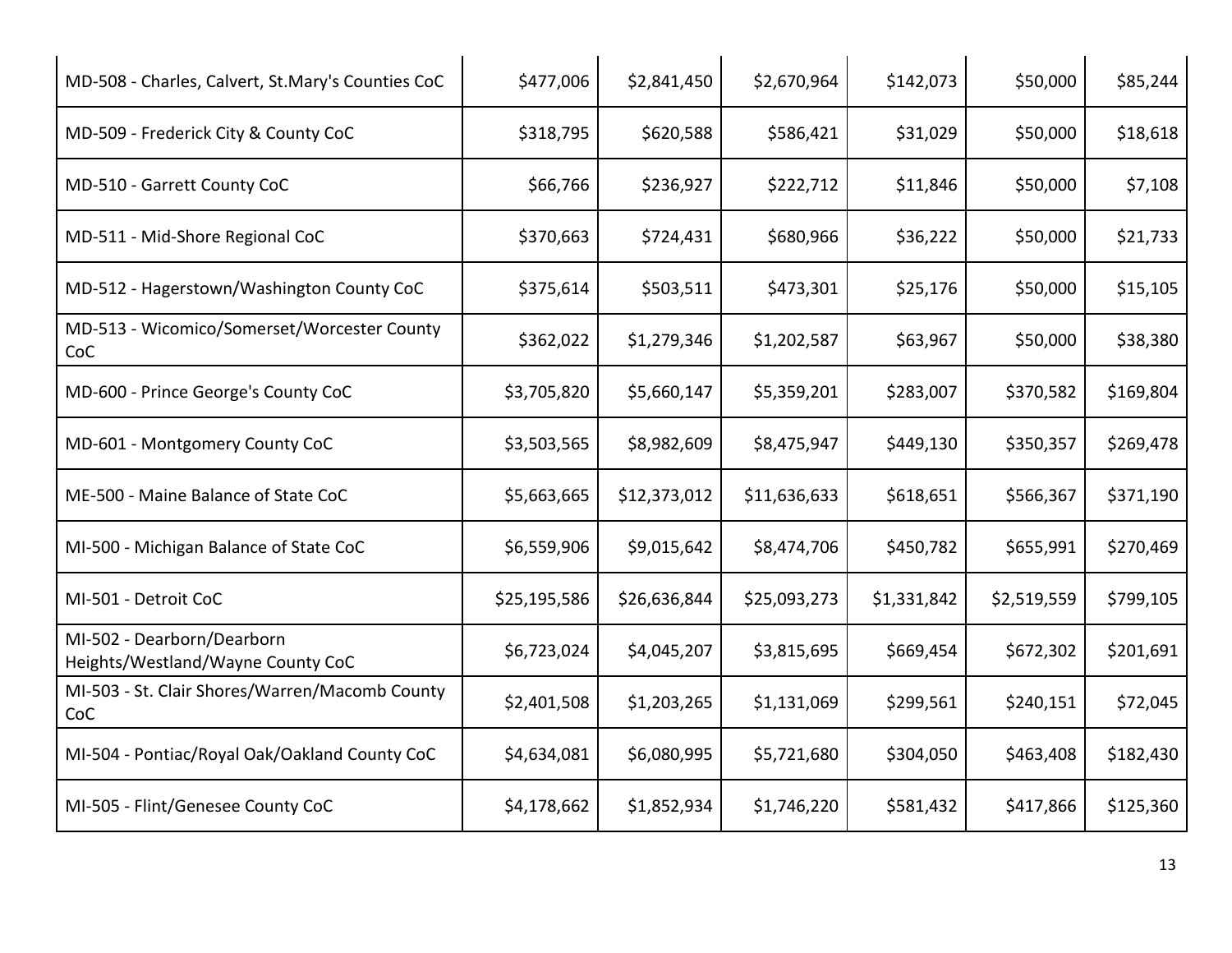| MI-506 - Grand Rapids/Wyoming/Kent County CoC             | \$4,184,043 | \$6,131,861 | \$5,789,536 | \$306,593 | \$418,404 | \$183,956 |
|-----------------------------------------------------------|-------------|-------------|-------------|-----------|-----------|-----------|
| MI-507 - Portage/Kalamazoo City & County CoC              | \$1,503,216 | \$1,623,334 | \$1,525,934 | \$81,167  | \$150,322 | \$48,700  |
| MI-508 - Lansing/East Lansing/Ingham County CoC           | \$1,827,890 | \$2,478,509 | \$2,338,563 | \$123,925 | \$182,789 | \$74,355  |
| MI-509 - Ann Arbor/Washtenaw County CoC                   | \$1,545,792 | \$5,806,240 | \$5,457,866 | \$290,312 | \$154,579 | \$174,187 |
| MI-510 - Saginaw City & County CoC                        | \$1,832,618 | \$2,039,269 | \$1,927,912 | \$101,963 | \$183,262 | \$61,178  |
| MI-511 - Lenawee County CoC                               | \$250,110   | \$103,083   | \$96,898    | \$36,757  | \$50,000  | \$7,503   |
| MI-512 - Grand Traverse, Antrim, Leelanau<br>Counties CoC | \$347,290   | \$1,328,607 | \$1,291,991 | \$66,430  | \$50,000  | \$39,858  |
| MI-513 - Marquette, Alger Counties CoC                    | \$212,897   | \$125,785   | \$122,623   | \$21,778  | \$50,000  | \$6,387   |
| MI-514 - Battle Creek/Calhoun County CoC                  | \$530,382   | \$288,659   | \$275,246   | \$60,431  | \$53,038  | \$15,911  |
| MI-515 - Monroe City & County CoC                         | \$349,335   | \$125,684   | \$118,143   | \$55,913  | \$50,000  | \$10,480  |
| MI-516 - Norton Shores/Muskegon City & County<br>CoC      | \$607,251   | \$577,871   | \$543,198   | \$30,363  | \$60,725  | \$18,218  |
| MI-517 - Jackson City & County CoC                        | \$555,336   | \$824,043   | \$774,601   | \$41,202  | \$55,534  | \$24,721  |
| MI-518 - Livingston County CoC                            | \$237,005   | \$232,273   | \$218,336   | \$11,850  | \$50,000  | \$7,110   |
| MI-519 - Holland/Ottawa County CoC                        | \$542,194   | \$1,129,896 | \$1,065,451 | \$56,495  | \$54,219  | \$33,897  |
| MI-523 - Eaton County CoC                                 | \$191,025   | \$967,000   | \$927,257   | \$48,350  | \$50,000  | \$29,010  |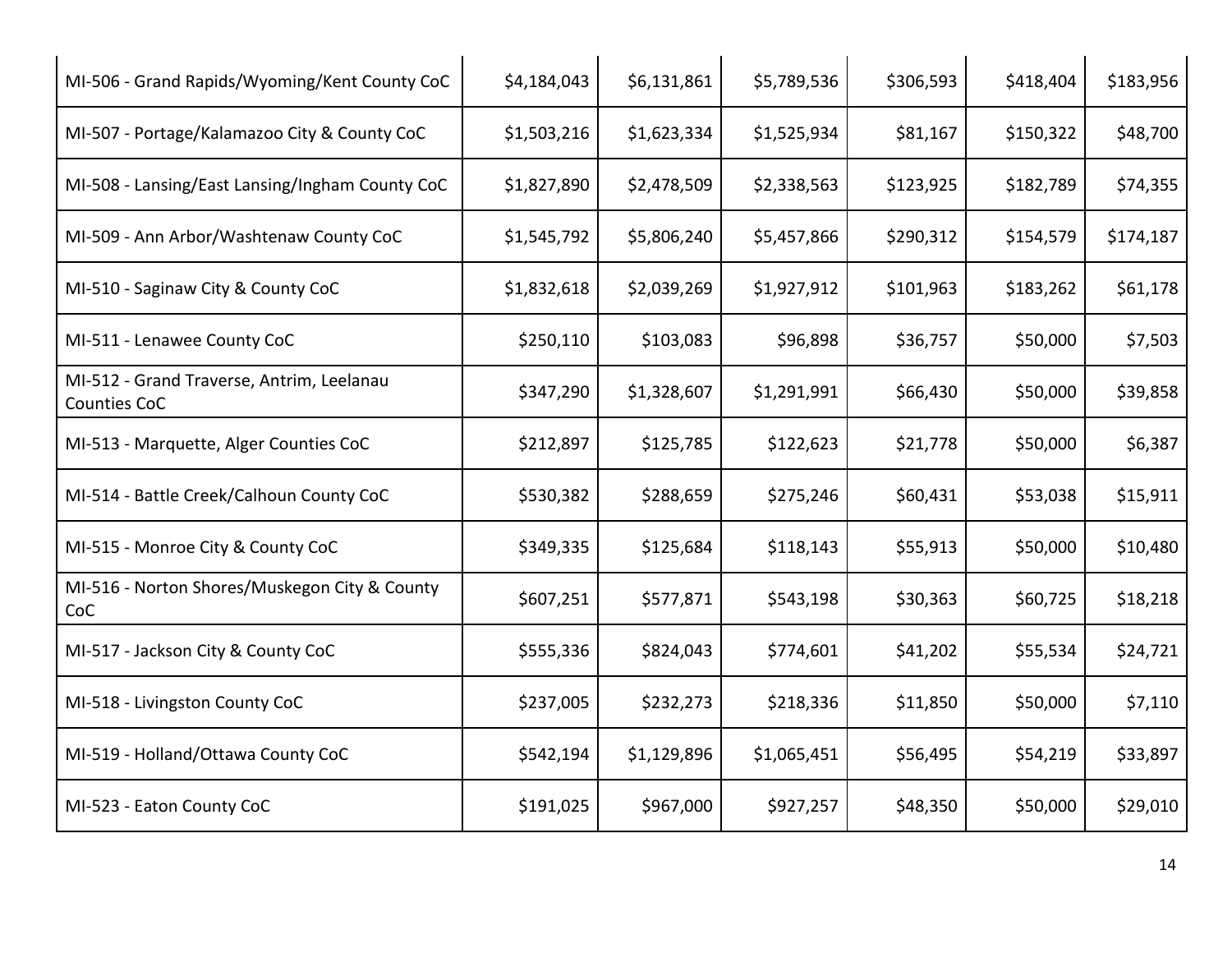| MN-500 - Minneapolis/Hennepin County CoC                                 | \$10,620,823 | \$12,709,265 | \$11,999,262 | \$635,463 | \$1,062,082 | \$381,278 |
|--------------------------------------------------------------------------|--------------|--------------|--------------|-----------|-------------|-----------|
| MN-501 - Saint Paul/Ramsey County CoC                                    | \$5,331,074  | \$6,793,228  | \$6,385,634  | \$339,661 | \$533,107   | \$203,797 |
| MN-502 - Rochester/Southeast Minnesota CoC                               | \$1,637,872  | \$2,166,612  | \$2,049,823  | \$108,331 | \$163,787   | \$64,998  |
| MN-503 - Dakota, Anoka, Washington, Scott,<br><b>Carver Counties CoC</b> | \$2,443,074  | \$3,753,553  | \$3,556,725  | \$187,678 | \$244,307   | \$112,607 |
| MN-504 - Northeast Minnesota CoC                                         | \$320,058    | \$447,383    | \$421,360    | \$22,369  | \$50,000    | \$13,421  |
| MN-505 - St. Cloud/Central Minnesota CoC                                 | \$1,437,904  | \$1,549,831  | \$1,465,640  | \$77,492  | \$143,790   | \$46,495  |
| MN-506 - Northwest Minnesota CoC                                         | \$455,631    | \$715,845    | \$676,107    | \$35,792  | \$50,000    | \$21,475  |
| MN-508 - Moorhead/West Central Minnesota CoC                             | \$520,013    | \$839,395    | \$789,031    | \$41,970  | \$52,001    | \$25,182  |
| MN-509 - Duluth/Saint Louis County CoC                                   | \$3,146,683  | \$3,181,358  | \$2,990,475  | \$159,068 | \$314,668   | \$95,441  |
| MN-511 - Southwest Minnesota CoC                                         | \$741,286    | \$1,077,534  | \$1,017,553  | \$53,877  | \$74,129    | \$32,326  |
| MO-500 - St. Louis County CoC                                            | \$4,173,034  | \$1,929,953  | \$1,814,155  | \$560,770 | \$417,303   | \$125,191 |
| MO-501 - St. Louis City CoC                                              | \$13,043,904 | \$12,104,511 | \$11,478,594 | \$652,195 | \$1,304,390 | \$391,317 |
| MO-503 - St. Charles, Lincoln, Warren Counties<br>CoC                    | \$531,360    | \$373,882    | \$354,947    | \$39,370  | \$53,136    | \$15,941  |
| MO-600 - Springfield/Greene, Christian, Webster<br>Counties CoC          | \$756,118    | \$1,045,226  | \$987,482    | \$52,261  | \$75,612    | \$31,357  |
| MO-602 - Joplin/Jasper, Newton Counties CoC                              | \$382,756    | \$609,142    | \$572,594    | \$30,457  | \$50,000    | \$18,274  |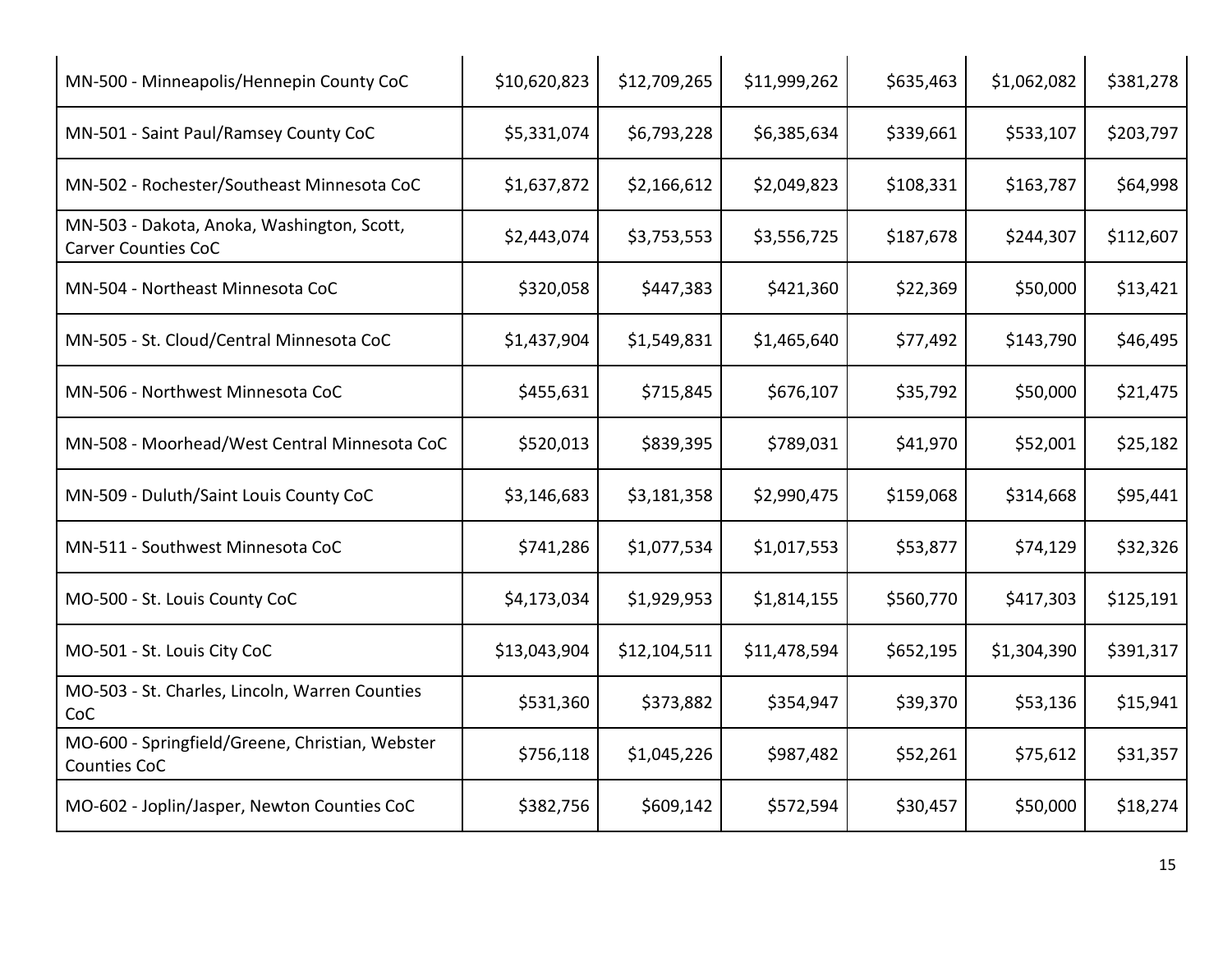| MO-603 - St. Joseph/Andrew, Buchanan, DeKalb<br><b>Counties CoC</b>   | \$1,229,578  | \$1,393,131  | \$1,316,823  | \$69,657  | \$122,958   | \$41,794  |
|-----------------------------------------------------------------------|--------------|--------------|--------------|-----------|-------------|-----------|
| MO-604 - Kansas City/Independence/ Lee's<br>Summit/Jackson County CoC | \$7,918,200  | \$13,142,804 | \$12,408,054 | \$657,140 | \$791,820   | \$394,284 |
| MO-606 - Missouri Balance of State CoC                                | \$5,632,860  | \$4,779,809  | \$4,512,659  | \$281,643 | \$563,286   | \$168,986 |
| MP-500 - Northern Mariana Islands CoC CoC                             | \$466,107    | \$0          | \$0          | \$116,527 | \$50,000    | \$13,983  |
| MS-500 - Jackson/Rankin, Madison Counties CoC                         | \$2,144,904  | \$1,368,126  | \$1,311,424  | \$194,195 | \$214,490   | \$64,347  |
| MS-501 - Mississippi Balance of State CoC                             | \$5,402,850  | \$2,750,174  | \$2,592,935  | \$663,169 | \$540,285   | \$162,086 |
| MS-503 - Gulf Port/Gulf Coast Regional CoC                            | \$1,041,683  | \$799,342    | \$754,323    | \$60,585  | \$104,168   | \$31,250  |
| MT-500 - Montana Statewide CoC                                        | \$2,213,493  | \$2,608,739  | \$2,471,278  | \$130,437 | \$221,349   | \$78,262  |
| NC-500 - Winston Salem/Forsyth County CoC                             | \$1,808,728  | \$2,168,503  | \$2,100,736  | \$108,425 | \$180,873   | \$65,055  |
| NC-501 - Asheville/Buncombe County CoC                                | \$599,854    | \$1,238,651  | \$1,167,694  | \$61,933  | \$59,985    | \$37,160  |
| NC-502 - Durham City & County CoC                                     | \$1,520,756  | \$1,415,325  | \$1,339,648  | \$76,038  | \$152,076   | \$45,623  |
| NC-503 - North Carolina Balance of State CoC                          | \$11,648,394 | \$8,583,575  | \$8,085,723  | \$766,205 | \$1,164,839 | \$349,452 |
| NC-504 - Greensboro/High Point CoC                                    | \$2,039,879  | \$2,127,921  | \$2,007,611  | \$106,396 | \$203,988   | \$63,838  |
| NC-505 - Charlotte/Mecklenburg County CoC                             | \$4,597,945  | \$3,953,290  | \$3,716,092  | \$229,897 | \$459,795   | \$137,938 |
| NC-506 - Wilmington/Brunswick, New Hanover,<br>Pender Counties CoC    | \$774,924    | \$672,648    | \$639,167    | \$38,746  | \$77,492    | \$23,248  |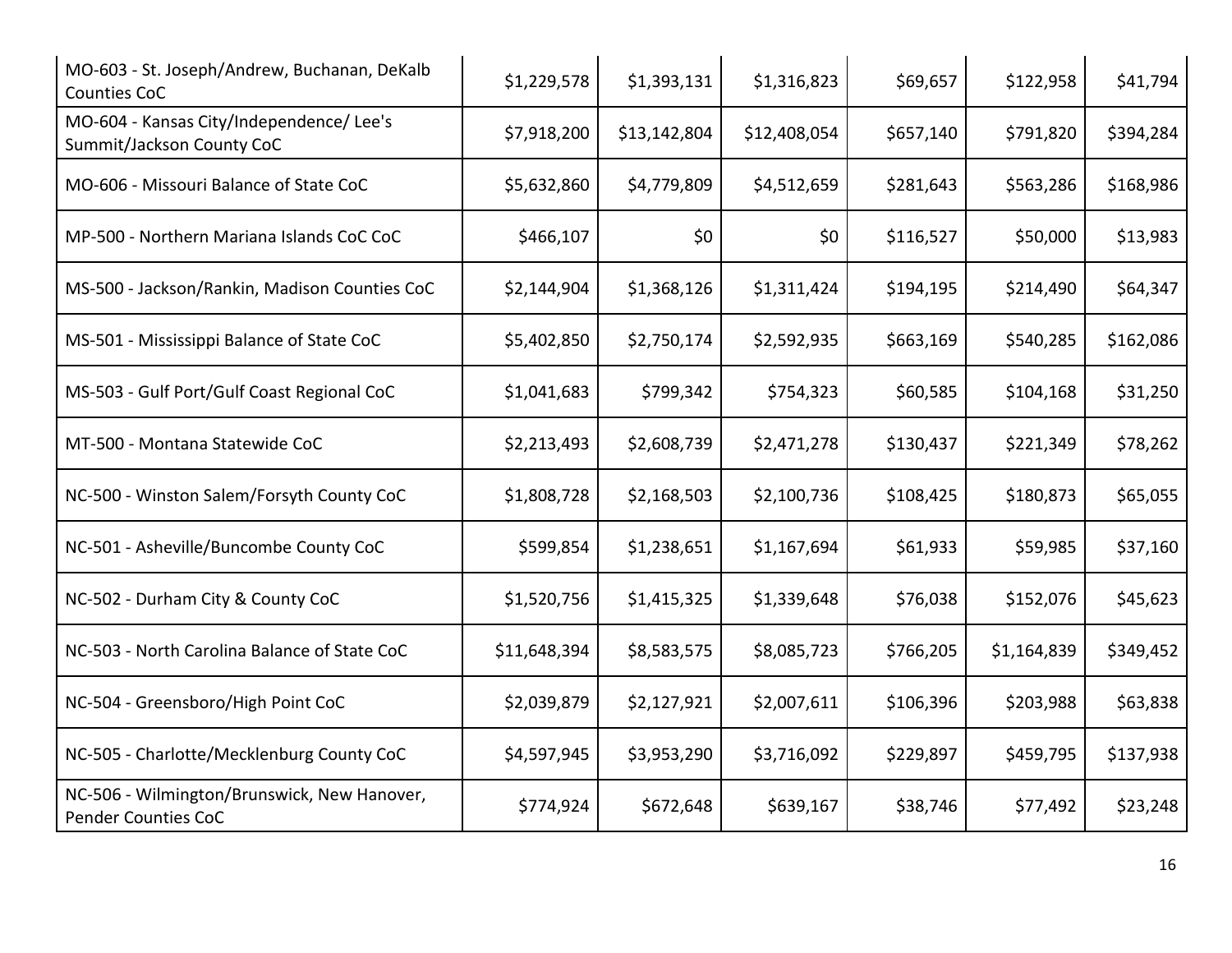| NC-507 - Raleigh/Wake County CoC                             | \$3,920,536 | \$3,334,815 | \$3,134,726 | \$196,027 | \$392,054 | \$117,616 |
|--------------------------------------------------------------|-------------|-------------|-------------|-----------|-----------|-----------|
| NC-509 - Gastonia/Cleveland, Gaston, Lincoln<br>Counties CoC | \$882,363   | \$777,535   | \$730,883   | \$44,118  | \$88,236  | \$26,471  |
| NC-511 - Fayetteville/Cumberland County CoC                  | \$602,649   | \$703,004   | \$660,824   | \$35,150  | \$60,265  | \$21,090  |
| NC-513 - Chapel Hill/Orange County CoC                       | \$266,545   | \$680,285   | \$642,476   | \$34,014  | \$50,000  | \$20,409  |
| NC-516 - Northwest North Carolina CoC                        | \$567,859   | \$338,633   | \$323,637   | \$57,307  | \$56,786  | \$17,036  |
| ND-500 - North Dakota Statewide CoC                          | \$1,469,707 | \$1,823,945 | \$1,723,237 | \$91,197  | \$146,971 | \$54,718  |
| NE-500 - Nebraska Balance of State CoC                       | \$2,563,508 | \$1,965,426 | \$1,847,503 | \$149,521 | \$256,351 | \$76,905  |
| NE-501 - Omaha/Council Bluffs CoC                            | \$4,251,333 | \$4,556,397 | \$4,296,006 | \$227,820 | \$425,133 | \$136,692 |
| NE-502 - Lincoln CoC                                         | \$1,342,023 | \$2,304,944 | \$2,166,648 | \$115,247 | \$134,202 | \$69,148  |
| NH-500 - New Hampshire Balance of State CoC                  | \$2,513,546 | \$4,081,308 | \$3,863,860 | \$204,065 | \$251,355 | \$122,439 |
| NH-501 - Manchester CoC                                      | \$1,343,582 | \$1,499,438 | \$1,409,473 | \$74,972  | \$134,358 | \$44,983  |
| NH-502 - Nashua/Hillsborough County CoC                      | \$334,859   | \$1,882,236 | \$1,772,434 | \$94,112  | \$50,000  | \$56,467  |
| NJ-500 - Atlantic City & County CoC                          | \$669,192   | \$522,091   | \$490,767   | \$36,775  | \$66,919  | \$20,076  |
| NJ-501 - Bergen County CoC                                   | \$6,667,204 | \$5,167,909 | \$4,857,834 | \$374,824 | \$666,720 | \$200,016 |
| NJ-502 - Burlington County CoC                               | \$388,481   | \$504,223   | \$473,969   | \$25,211  | \$50,000  | \$15,127  |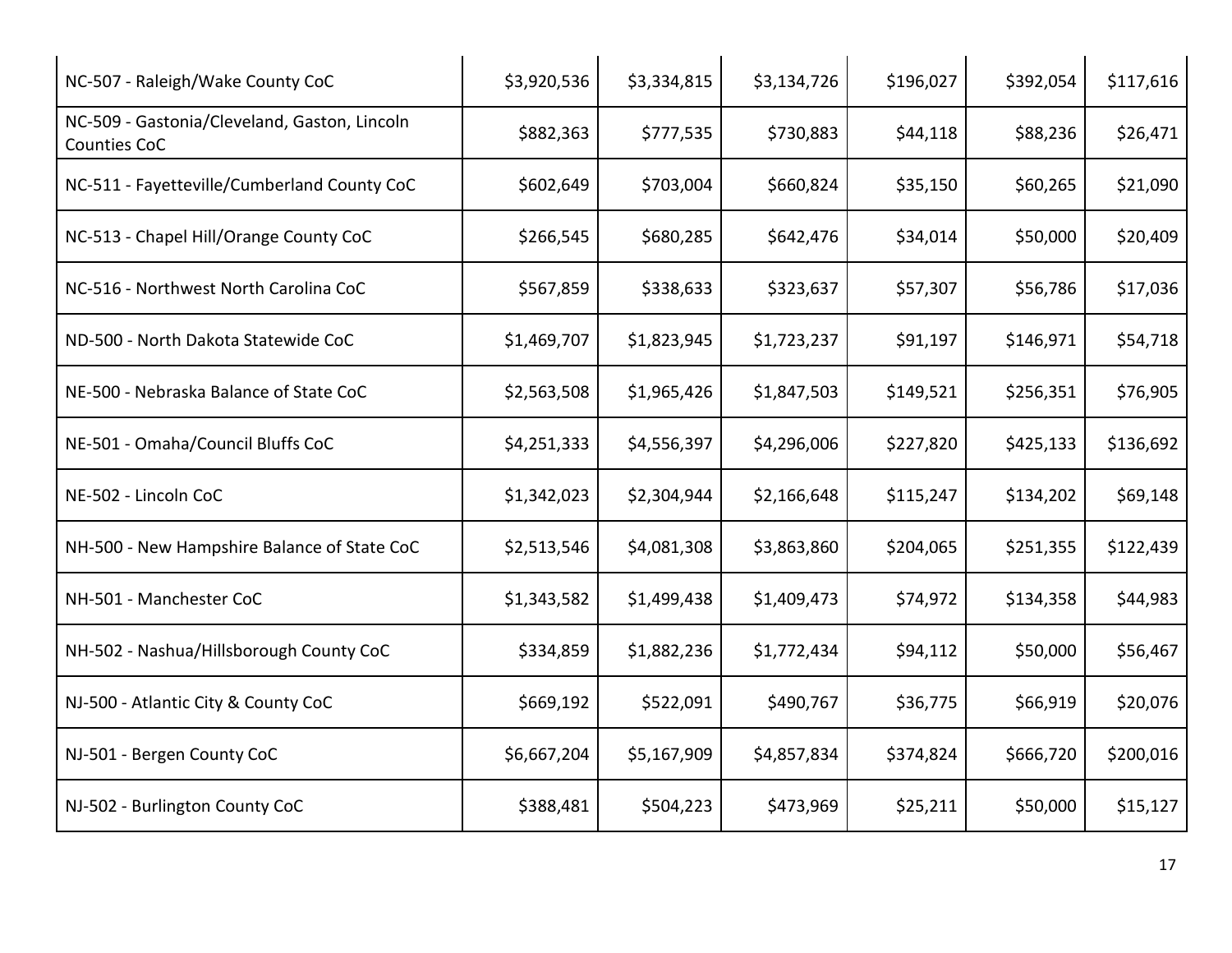| NJ-503 - Camden City & County/Gloucester, Cape<br>May, Cumberland Counties CoC | \$4,854,782  | \$3,558,094 | \$3,347,818 | \$324,172   | \$485,478   | \$145,643 |
|--------------------------------------------------------------------------------|--------------|-------------|-------------|-------------|-------------|-----------|
| NJ-504 - Newark/Essex County CoC                                               | \$10,017,755 | \$5,724,940 | \$5,405,287 | \$1,073,204 | \$1,001,776 | \$300,533 |
| NJ-506 - Jersey City/Bayonne/Hudson County CoC                                 | \$7,395,792  | \$6,967,659 | \$6,558,492 | \$369,790   | \$739,579   | \$221,874 |
| NJ-507 - New Brunswick/Middlesex County CoC                                    | \$2,195,634  | \$3,013,036 | \$2,832,255 | \$150,652   | \$219,563   | \$90,391  |
| NJ-508 - Monmouth County CoC                                                   | \$2,133,362  | \$3,514,252 | \$3,324,803 | \$175,713   | \$213,336   | \$105,428 |
| NJ-509 - Morris County CoC                                                     | \$1,481,262  | \$1,887,565 | \$1,794,311 | \$94,378    | \$148,126   | \$56,627  |
| NJ-510 - Lakewood Township/Ocean County CoC                                    | \$1,418,874  | \$572,175   | \$537,845   | \$211,675   | \$141,887   | \$42,566  |
| NJ-511 - Paterson/Passaic County CoC                                           | \$3,201,106  | \$4,433,770 | \$4,167,744 | \$221,689   | \$320,111   | \$133,013 |
| NJ-512 - Salem County CoC                                                      | \$208,890    | \$127,379   | \$119,736   | \$20,378    | \$50,000    | \$6,267   |
| NJ-513 - Somerset County CoC                                                   | \$356,208    | \$385,708   | \$371,211   | \$19,285    | \$50,000    | \$11,571  |
| NJ-514 - Trenton/Mercer County CoC                                             | \$2,513,398  | \$4,216,090 | \$3,993,568 | \$210,805   | \$251,340   | \$126,483 |
| NJ-515 - Elizabeth/Union County CoC                                            | \$4,740,594  | \$4,170,723 | \$3,920,480 | \$237,030   | \$474,059   | \$142,218 |
| NJ-516 - Warren, Sussex Hunterdon Counties CoC                                 | \$837,991    | \$1,218,262 | \$1,145,168 | \$60,913    | \$83,799    | \$36,548  |
| NM-500 - Albuquerque CoC                                                       | \$3,268,652  | \$5,409,952 | \$5,085,355 | \$270,498   | \$326,865   | \$162,299 |
| NM-501 - New Mexico Balance of State CoC                                       | \$3,631,229  | \$5,258,539 | \$4,973,757 | \$262,927   | \$363,123   | \$157,756 |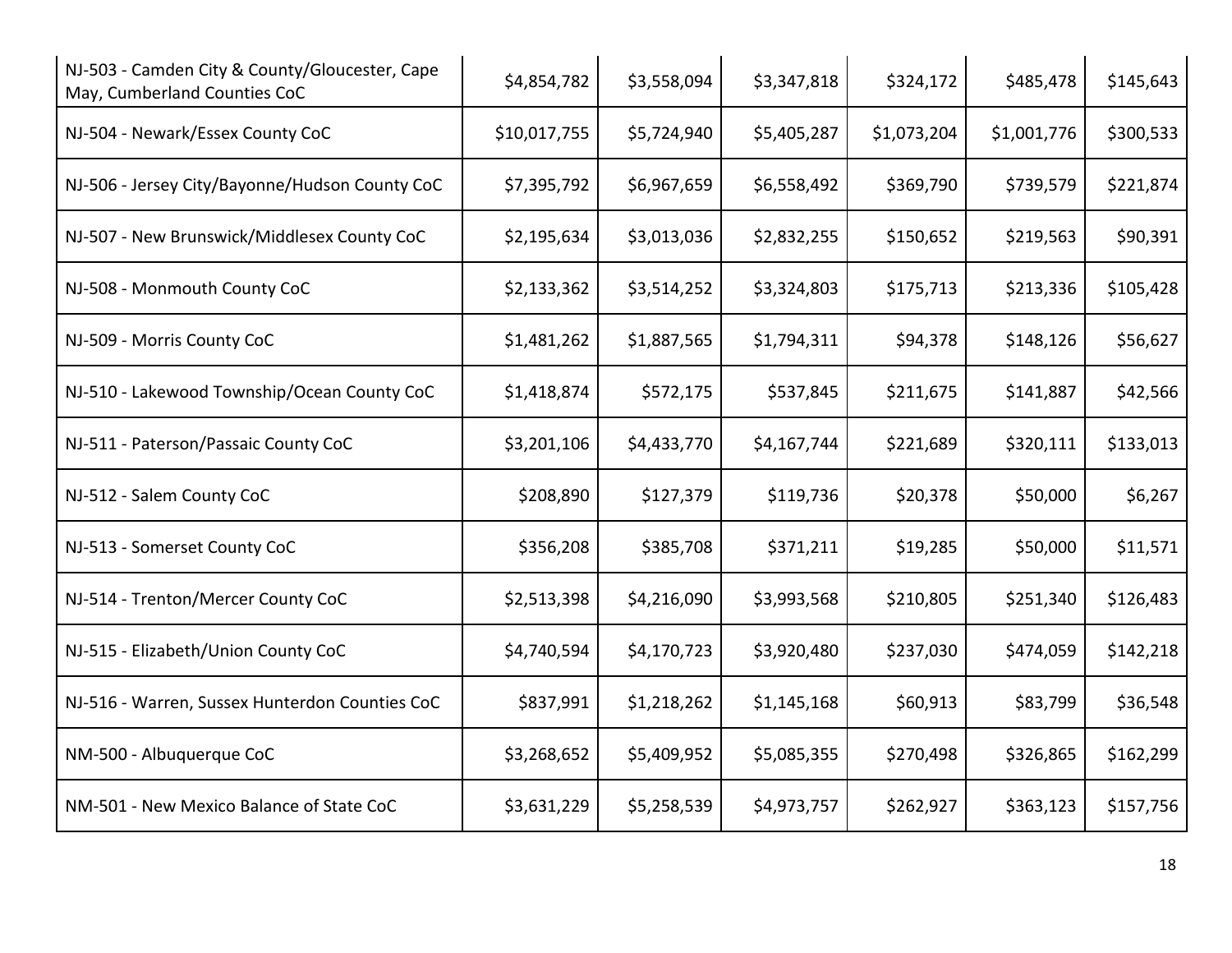| NV-500 - Las Vegas/Clark County CoC                                                                   | \$11,293,232 | \$13,840,004 | \$13,059,461 | \$692,000   | \$1,129,323 | \$415,200 |
|-------------------------------------------------------------------------------------------------------|--------------|--------------|--------------|-------------|-------------|-----------|
| NV-501 - Reno/Sparks/Washoe County CoC                                                                | \$1,940,680  | \$1,625,336  | \$1,541,320  | \$97,034    | \$194,068   | \$58,220  |
| NV-502 - Nevada Balance of State CoC                                                                  | \$111,208    | \$665,216    | \$631,676    | \$33,261    | \$50,000    | \$19,956  |
| NY-500 - Rochester/Irondequoit/Greece/Monroe<br>County CoC                                            | \$7,602,108  | \$12,149,041 | \$11,576,938 | \$607,452   | \$760,211   | \$364,471 |
| NY-501 - Elmira/Steuben, Allegany, Livingston,<br>Chemung, Schuyler Counties CoC                      | \$1,365,917  | \$1,663,858  | \$1,572,133  | \$83,193    | \$136,592   | \$49,916  |
| NY-503 - Albany City & County CoC                                                                     | \$2,908,554  | \$5,416,644  | \$5,095,919  | \$270,832   | \$290,855   | \$162,499 |
| NY-504 - Cattaraugus County CoC                                                                       | \$344,020    | \$265,179    | \$252,314    | \$19,710    | \$50,000    | \$10,321  |
| NY-505 - Syracuse/Onondaga County CoC                                                                 | \$5,994,636  | \$9,218,019  | \$8,664,936  | \$460,901   | \$599,464   | \$276,541 |
| NY-507 - Schenectady City & County CoC                                                                | \$1,825,298  | \$3,939,164  | \$3,702,816  | \$196,958   | \$182,530   | \$118,175 |
| NY-508 - Buffalo/Niagara Falls/Erie, Niagara,<br>Orleans, Genesee, Wyoming Counties CoC               | \$16,614,588 | \$11,707,490 | \$11,047,390 | \$1,226,775 | \$1,661,459 | \$498,438 |
| NY-510 - Ithaca/Tompkins County CoC                                                                   | \$402,755    | \$204,846    | \$195,738    | \$49,477    | \$50,000    | \$12,083  |
| NY-511 - Binghamton/Union Town/Broome,<br>Otsego, Chenango, Delaware, Cortland, Tioga<br>Counties CoC | \$3,018,756  | \$1,599,683  | \$1,513,819  | \$354,768   | \$301,876   | \$90,563  |
| NY-512 - Troy/Rensselaer County CoC                                                                   | \$1,570,895  | \$3,433,031  | \$3,236,649  | \$171,652   | \$157,090   | \$102,991 |
| NY-513 - Wayne, Ontario, Seneca, Yates Counties<br>CoC                                                | \$867,062    | \$305,840    | \$287,490    | \$140,306   | \$86,706    | \$26,012  |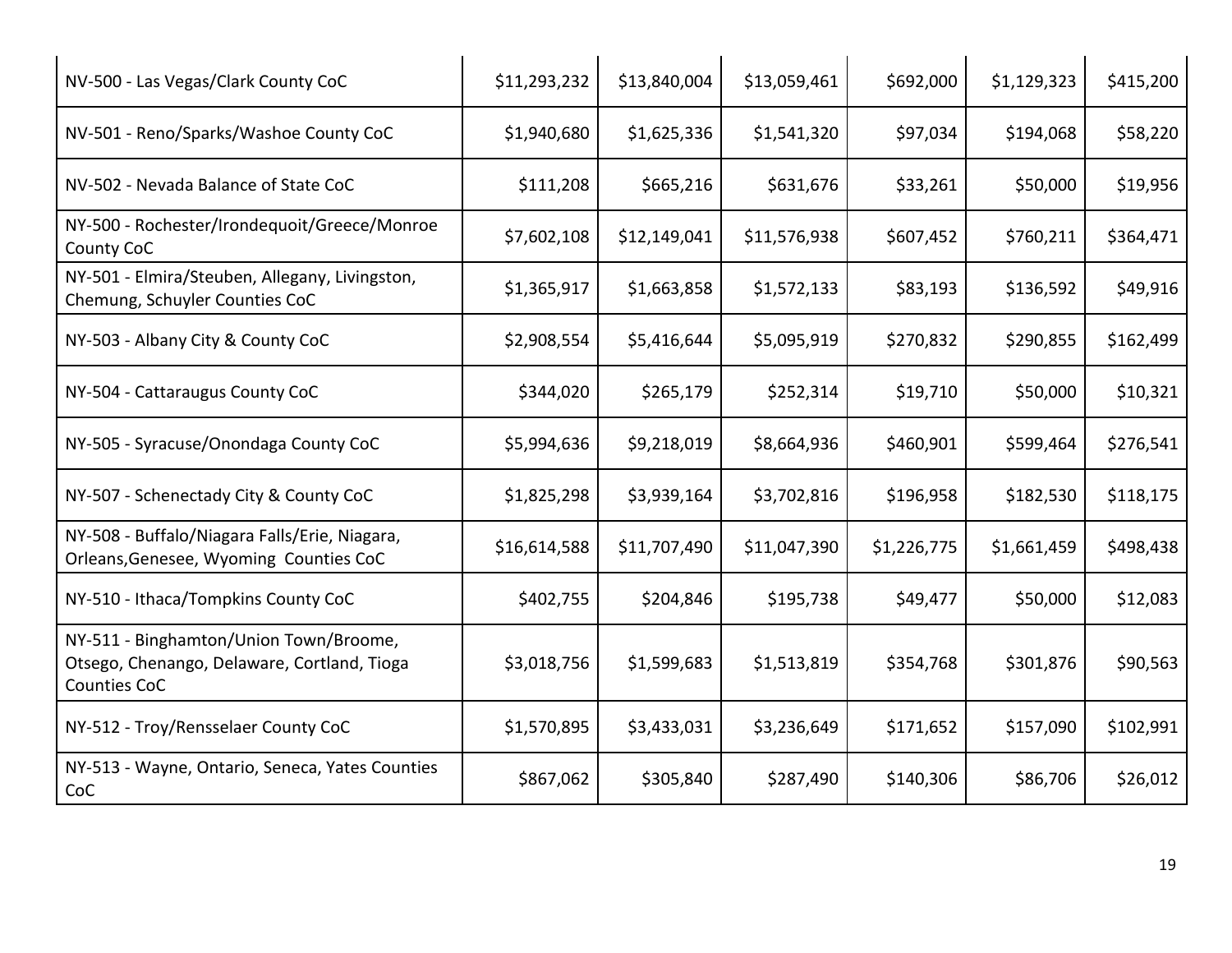| NY-514 - Jamestown/Dunkirk/Chautauqua County<br>CoC                                          | \$787,166     | \$199,474     | \$187,505     | \$146,923   | \$78,717    | \$23,615    |
|----------------------------------------------------------------------------------------------|---------------|---------------|---------------|-------------|-------------|-------------|
| NY-516 - Clinton County CoC                                                                  | \$290,552     | \$138,546     | \$130,234     | \$38,002    | \$50,000    | \$8,717     |
| NY-518 - Utica/Rome/Oneida, Madison Counties<br>CoC                                          | \$2,693,006   | \$3,152,035   | \$2,966,738   | \$157,602   | \$269,301   | \$94,561    |
| NY-519 - Columbia/Greene County CoC                                                          | \$396,590     | \$450,819     | \$423,769     | \$22,541    | \$50,000    | \$13,525    |
| NY-520 - Franklin County CoC                                                                 | \$368,927     | \$79,733      | \$74,949      | \$72,299    | \$50,000    | \$11,068    |
| NY-522 - Jefferson, Lewis, St. Lawrence Counties<br>CoC                                      | \$874,365     | \$1,256,743   | \$1,185,405   | \$62,837    | \$87,437    | \$37,702    |
| NY-523 - Glens Falls/Saratoga Springs/Saratoga,<br>Washington, Warren, Hamilton Counties CoC | \$1,048,157   | \$1,676,117   | \$1,586,533   | \$83,806    | \$104,816   | \$50,284    |
| NY-525 - New York Balance of State CoC                                                       | \$1,098,575   | \$0           | \$0           | \$274,644   | \$109,858   | \$32,957    |
| NY-600 - New York City CoC                                                                   | \$122,010,346 | \$119,643,563 | \$112,950,565 | \$6,100,517 | \$5,000,000 | \$3,660,310 |
| NY-601 - Poughkeepsie/Dutchess County CoC                                                    | \$607,705     | \$1,334,693   | \$1,254,611   | \$66,735    | \$60,771    | \$40,041    |
| NY-602 - Newburgh/Middletown/Orange County<br>CoC                                            | \$1,636,853   | \$2,632,451   | \$2,474,505   | \$131,623   | \$163,685   | \$78,974    |
| NY-603 - Nassau, Suffolk Counties CoC                                                        | \$13,798,658  | \$12,716,632  | \$12,178,292  | \$689,933   | \$1,379,866 | \$413,960   |
| NY-604 - Yonkers/Mount Vernon/New<br>Rochelle/Westchester County CoC                         | \$5,956,116   | \$18,656,370  | \$17,572,629  | \$932,819   | \$595,612   | \$559,691   |
| NY-606 - Rockland County CoC                                                                 | \$1,175,325   | \$852,336     | \$811,835     | \$80,747    | \$117,533   | \$35,260    |
| NY-607 - Sullivan County CoC                                                                 | \$320,582     | \$281,080     | \$264,215     | \$16,029    | \$50,000    | \$9,617     |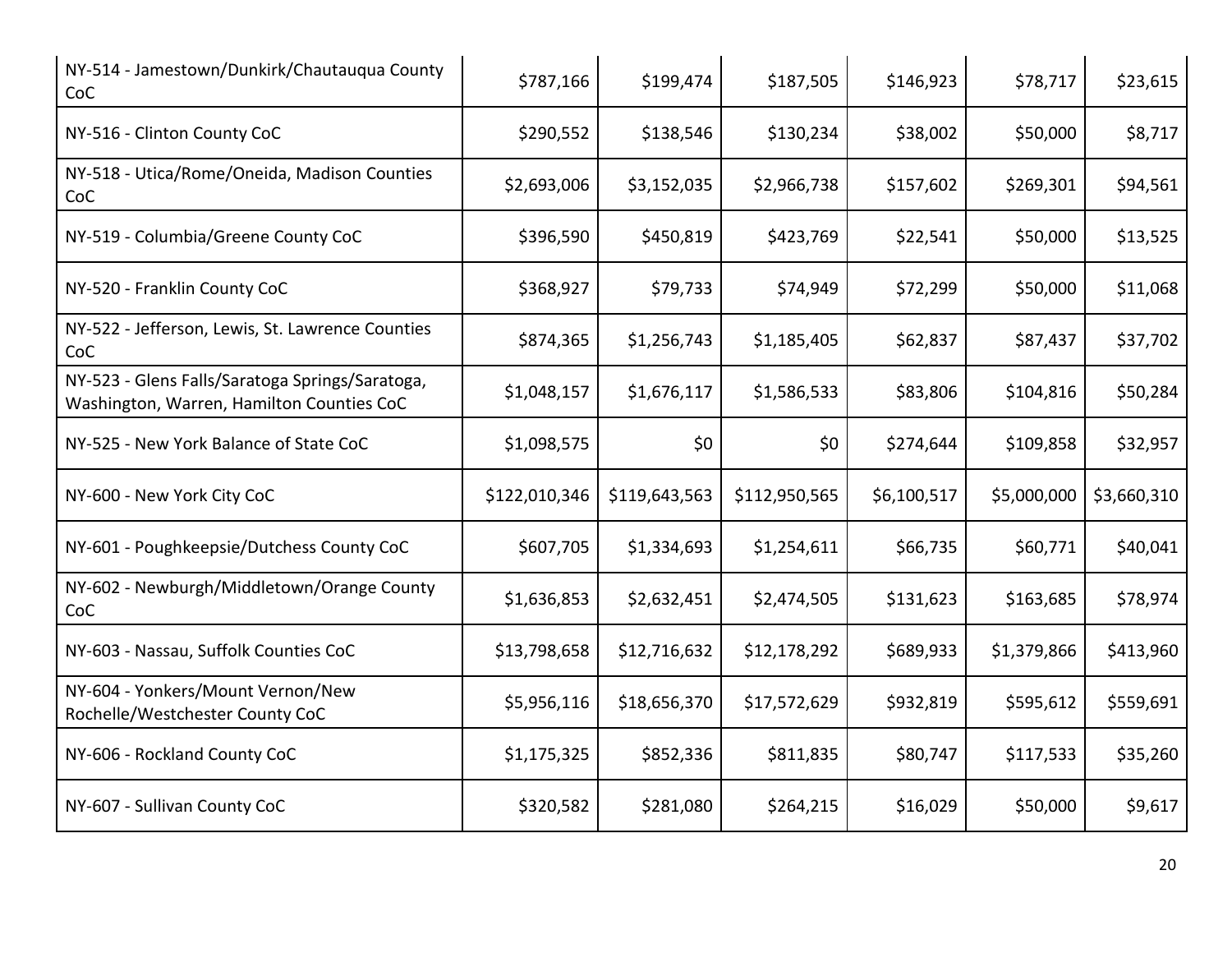| NY-608 - Kingston/Ulster County CoC                    | \$684,192    | \$1,201,623  | \$1,130,424  | \$60,081    | \$68,419    | \$36,049  |
|--------------------------------------------------------|--------------|--------------|--------------|-------------|-------------|-----------|
| OH-500 - Cincinnati/Hamilton County CoC                | \$10,903,098 | \$20,516,188 | \$19,537,365 | \$1,025,809 | \$1,090,310 | \$615,486 |
| OH-501 - Toledo/Lucas County CoC                       | \$5,716,802  | \$4,070,395  | \$3,862,377  | \$411,602   | \$571,680   | \$171,504 |
| OH-502 - Cleveland/Cuyahoga County CoC                 | \$21,077,839 | \$27,762,915 | \$26,237,680 | \$1,388,146 | \$2,107,784 | \$832,887 |
| OH-503 - Columbus/Franklin County CoC                  | \$6,597,722  | \$13,179,482 | \$12,429,635 | \$658,974   | \$659,772   | \$395,384 |
| OH-504 - Youngstown/Mahoning County CoC                | \$2,885,688  | \$1,866,583  | \$1,756,625  | \$254,776   | \$288,569   | \$86,571  |
| OH-505 - Dayton/Kettering/Montgomery County<br>CoC     | \$5,753,014  | \$10,052,718 | \$9,509,316  | \$502,636   | \$575,301   | \$301,582 |
| OH-506 - Akron/Baberton/Summit County CoC              | \$5,051,153  | \$4,675,955  | \$4,402,942  | \$252,558   | \$505,115   | \$151,535 |
| OH-507 - Ohio Balance of State CoC                     | \$16,932,282 | \$20,190,131 | \$19,207,966 | \$1,009,507 | \$1,693,228 | \$605,704 |
| OH-508 - Canton/Massillon/Alliance/Stark County<br>CoC | \$2,585,531  | \$2,877,067  | \$2,704,443  | \$143,853   | \$258,553   | \$86,312  |
| OK-500 - North Central Oklahoma CoC                    | \$660,525    | \$247,395    | \$232,551    | \$103,283   | \$66,053    | \$19,816  |
| OK-501 - Tulsa City & County CoC                       | \$2,820,843  | \$2,728,209  | \$2,564,517  | \$141,042   | \$282,084   | \$84,625  |
| OK-502 - Oklahoma City CoC                             | \$3,592,152  | \$3,689,899  | \$3,468,505  | \$184,495   | \$359,215   | \$110,697 |
| OK-503 - Oklahoma Balance of State CoC                 | \$1,091,935  | \$587,009    | \$551,788    | \$126,232   | \$109,194   | \$32,758  |
| OK-504 - Norman/Cleveland County CoC                   | \$354,866    | \$494,335    | \$464,675    | \$24,717    | \$50,000    | \$14,830  |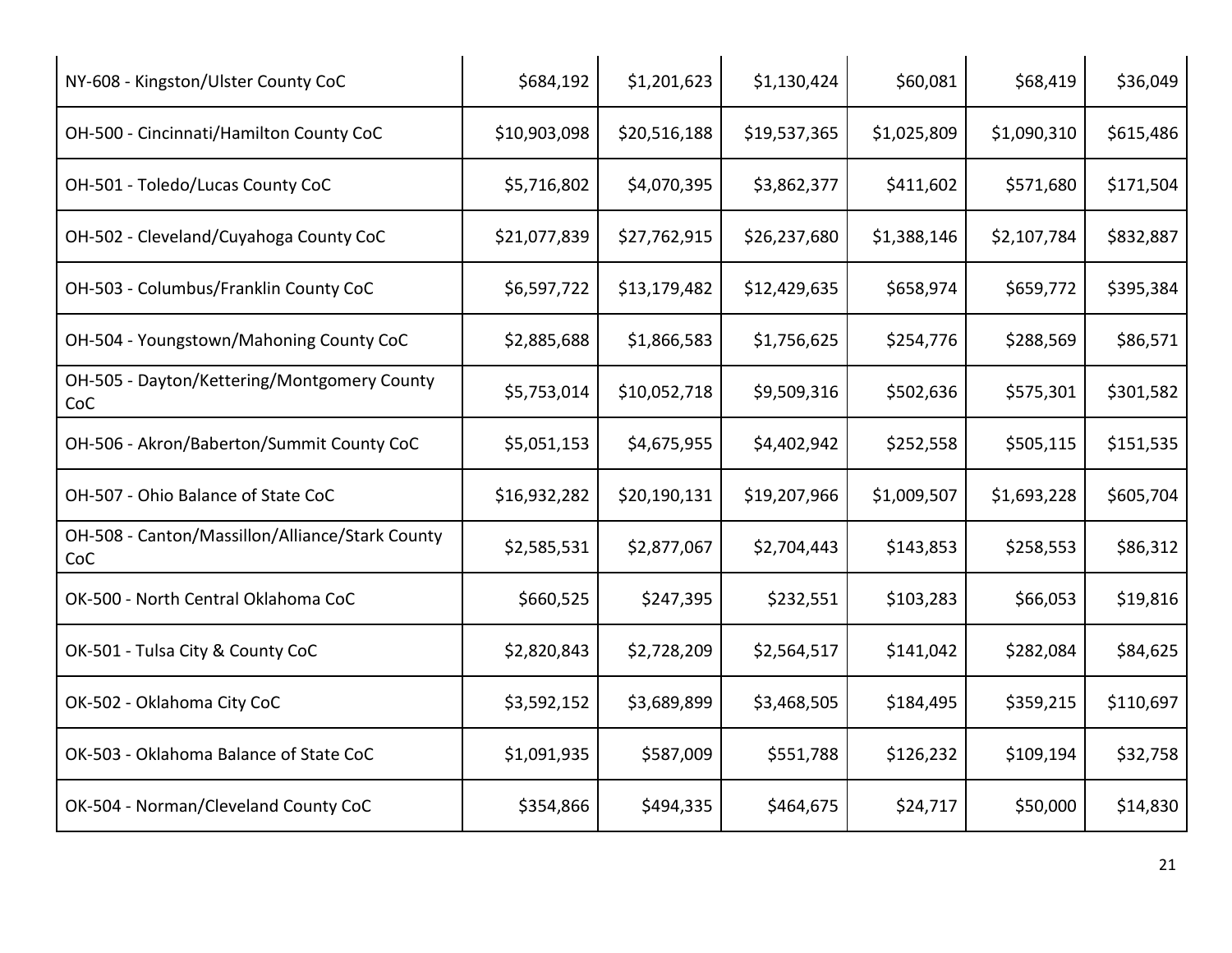| OK-505 - Northeast Oklahoma CoC                                        | \$798,631    | \$359,010    | \$337,470    | \$109,905   | \$79,863    | \$23,959    |
|------------------------------------------------------------------------|--------------|--------------|--------------|-------------|-------------|-------------|
| OK-506 - Southwest Oklahoma Regional                                   | \$685,564    | \$120,854    | \$113,602    | \$141,178   | \$68,556    | \$20,567    |
| OK-507 - Southeastern Oklahoma Regional CoC                            | \$977,271    | \$119,955    | \$112,758    | \$214,329   | \$97,727    | \$29,318    |
| OR-500 - Eugene, Springfield/Lane County CoC                           | \$769,135    | \$3,507,606  | \$3,297,151  | \$175,380   | \$76,914    | \$105,228   |
| OR-501 - Portland, Gresham/Multnomah County<br>CoC                     | \$6,656,376  | \$23,616,254 | \$22,219,864 | \$1,180,813 | \$665,638   | \$708,488   |
| OR-502 - Medford, Ashland/Jackson County CoC                           | \$475,631    | \$233,310    | \$222,811    | \$60,580    | \$50,000    | \$14,269    |
| OR-503 - Central Oregon CoC                                            | \$397,852    | \$647,600    | \$608,744    | \$32,380    | \$50,000    | \$19,428    |
| OR-505 - Oregon Balance of State CoC                                   | \$3,547,061  | \$3,127,226  | \$2,983,917  | \$177,353   | \$354,706   | \$106,412   |
| OR-506 - Hillsboro/Beaverton/Washington County<br>CoC                  | \$1,967,055  | \$3,752,858  | \$3,539,413  | \$187,643   | \$196,706   | \$112,586   |
| OR-507 - Clackamas County CoC                                          | \$1,633,830  | \$2,631,284  | \$2,496,473  | \$131,564   | \$163,383   | \$78,939    |
| PA-500 - Philadelphia CoC                                              | \$31,195,991 | \$33,893,460 | \$31,971,195 | \$1,694,673 | \$3,119,599 | \$1,016,804 |
| PA-501 - Harrisburg/Dauphin County CoC                                 | \$1,818,474  | \$1,779,727  | \$1,672,942  | \$90,924    | \$181,847   | \$54,554    |
| PA-502 - Upper Darby, Chester,<br>Haverford/Delaware County CoC        | \$4,374,063  | \$5,017,068  | \$4,716,044  | \$250,853   | \$437,406   | \$150,512   |
| PA-503 - Wilkes-Barre, Hazleton, Luzerne County<br>CoC                 | \$4,338,121  | \$4,129,753  | \$3,881,969  | \$216,906   | \$433,812   | \$130,144   |
| PA-504 - Lower Marion, Norristown, Abington /<br>Montgomery County CoC | \$3,107,501  | \$3,132,415  | \$2,955,756  | \$156,621   | \$310,750   | \$93,972    |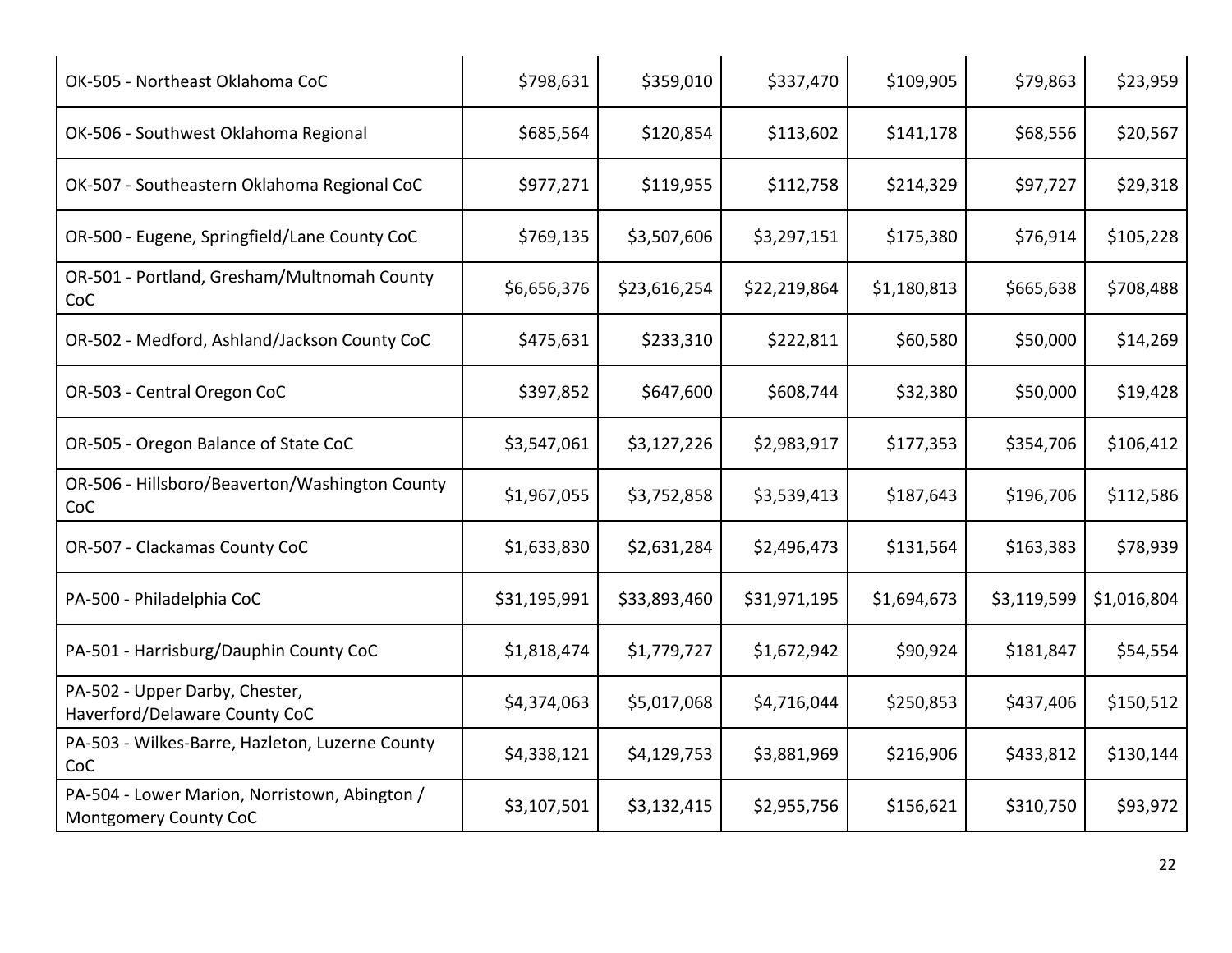| PA-505 - Chester County CoC                                         | \$1,877,125  | \$1,688,042  | \$1,592,830  | \$93,856    | \$187,713   | \$56,314  |
|---------------------------------------------------------------------|--------------|--------------|--------------|-------------|-------------|-----------|
| PA-506 - Reading/Berks County CoC                                   | \$3,588,574  | \$2,825,385  | \$2,672,569  | \$190,797   | \$358,857   | \$107,657 |
| PA-508 - Scranton/Lackawanna County CoC                             | \$2,401,918  | \$2,826,479  | \$2,661,848  | \$141,324   | \$240,192   | \$84,794  |
| PA-509 - Eastern Pennsylvania CoC                                   | \$12,028,814 | \$12,161,105 | \$11,505,620 | \$608,055   | \$1,202,881 | \$364,833 |
| PA-510 - Lancaster City & County CoC                                | \$3,329,144  | \$2,077,255  | \$1,966,343  | \$312,972   | \$332,914   | \$99,874  |
| PA-511 - Bristol, Bensalem/Bucks County CoC                         | \$1,760,476  | \$1,245,611  | \$1,170,876  | \$128,716   | \$176,048   | \$52,814  |
| PA-512 - York City & County CoC                                     | \$1,963,119  | \$1,312,086  | \$1,245,469  | \$162,758   | \$196,312   | \$58,894  |
| PA-600 - Pittsburgh, McKeesport, Penn<br>Hills/Allegheny County CoC | \$20,733,830 | \$19,365,923 | \$18,249,442 | \$1,036,692 | \$2,073,383 | \$622,015 |
| PA-601 - Western Pennsylvania CoC                                   | \$9,066,346  | \$9,625,471  | \$9,066,460  | \$481,274   | \$906,635   | \$288,764 |
| PA-603 - Beaver County CoC                                          | \$2,370,228  | \$1,407,225  | \$1,331,859  | \$240,751   | \$237,023   | \$71,107  |
| PA-605 - Erie City & County CoC                                     | \$2,662,426  | \$2,181,765  | \$2,060,352  | \$133,121   | \$266,243   | \$79,873  |
| PR-502 - Puerto Rico Balance of Commonwealth<br>CoC                 | \$13,696,036 | \$12,981,645 | \$12,202,748 | \$684,802   | \$1,369,604 | \$410,881 |
| PR-503 - South/Southeast Puerto Rico CoC                            | \$12,620,021 | \$5,614,441  | \$5,302,378  | \$1,751,395 | \$1,262,002 | \$378,601 |
| RI-500 - Rhode Island Statewide CoC                                 | \$8,251,675  | \$6,911,769  | \$6,544,924  | \$412,584   | \$825,168   | \$247,550 |
| SC-500 - Charleston/Low Country CoC                                 | \$2,596,854  | \$1,874,085  | \$1,771,485  | \$180,692   | \$259,685   | \$77,906  |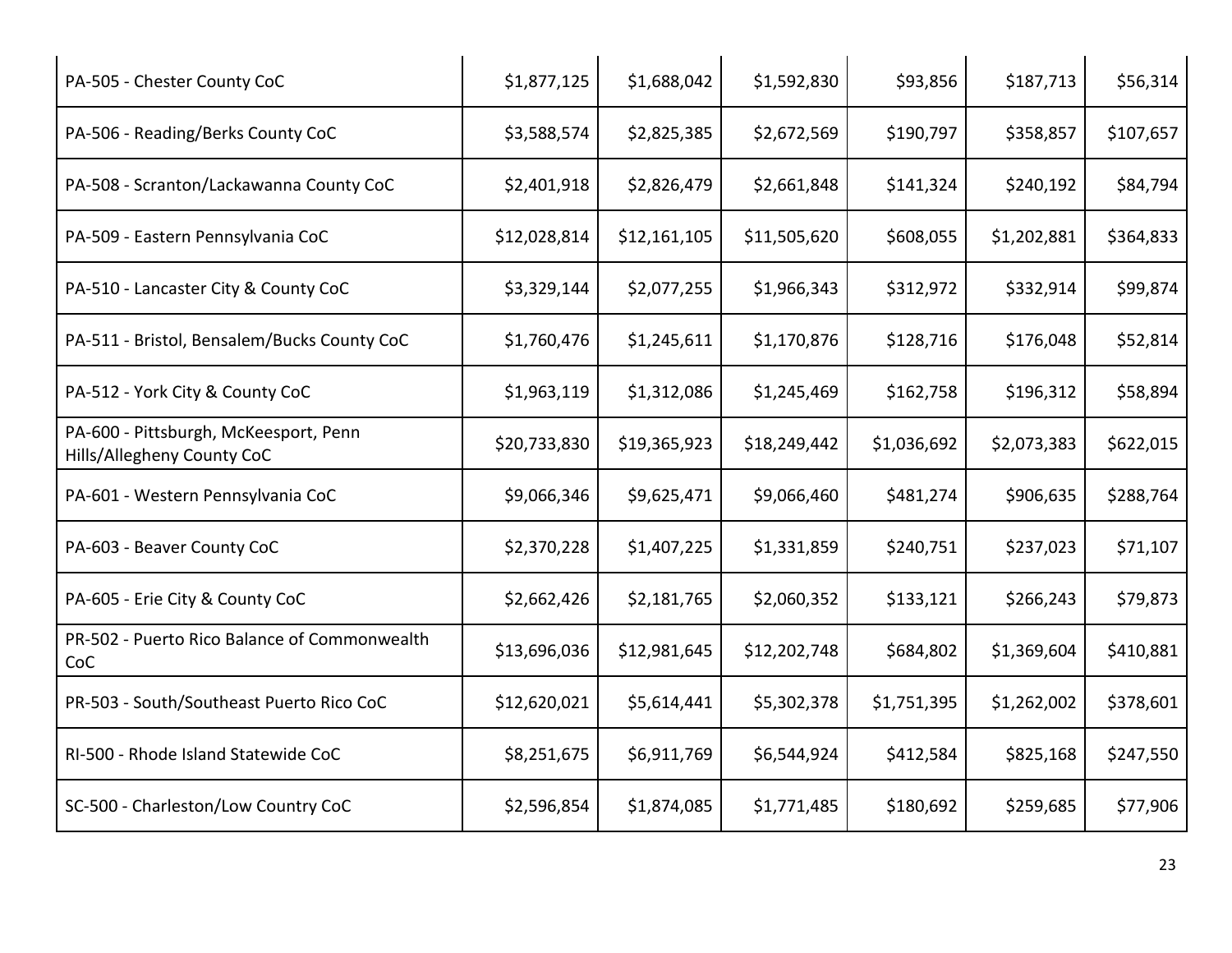| SC-501 - Greenville, Anderson,<br>Spartanburg/Upstate CoC           | \$4,615,405  | \$3,025,950 | \$2,866,054 | \$397,364 | \$461,541   | \$138,462 |
|---------------------------------------------------------------------|--------------|-------------|-------------|-----------|-------------|-----------|
| SC-502 - Columbia/Midlands CoC                                      | \$3,578,900  | \$3,036,104 | \$2,853,939 | \$178,945 | \$357,890   | \$107,367 |
| SC-503 - Myrtle Beach/Sumter City & County CoC                      | \$3,082,777  | \$2,422,889 | \$2,291,428 | \$164,972 | \$308,278   | \$92,483  |
| SD-500 - South Dakota Statewide CoC                                 | \$1,919,565  | \$1,259,941 | \$1,184,344 | \$164,906 | \$191,957   | \$57,587  |
| TN-500 - Chattanooga/Southeast Tennessee CoC                        | \$2,225,188  | \$2,480,262 | \$2,353,199 | \$124,013 | \$222,519   | \$74,408  |
| TN-501 - Memphis/Shelby County CoC                                  | \$5,149,998  | \$6,576,745 | \$6,209,837 | \$328,837 | \$515,000   | \$197,302 |
| TN-502 - Knoxville/Knox County CoC                                  | \$1,501,972  | \$1,412,759 | \$1,327,992 | \$75,099  | \$150,197   | \$45,059  |
| TN-503 - Central Tennessee CoC                                      | \$1,994,746  | \$1,809,215 | \$1,700,662 | \$99,737  | \$199,475   | \$59,842  |
| TN-504 - Nashville/Davidson County CoC                              | \$3,734,279  | \$3,537,088 | \$3,350,516 | \$186,714 | \$373,428   | \$112,028 |
| TN-506 - Upper Cumberland CoC                                       | \$1,149,617  | \$716,095   | \$673,130   | \$108,381 | \$114,962   | \$34,489  |
| TN-507 - Jackson/West Tennessee CoC                                 | \$1,478,237  | \$1,635,655 | \$1,546,298 | \$81,783  | \$147,824   | \$49,070  |
| TN-509 - Appalachian Regional CoC                                   | \$1,169,359  | \$1,645,393 | \$1,558,817 | \$82,270  | \$116,936   | \$49,362  |
| TN-510 - Murfreesboro/Rutherford County CoC                         | \$490,054    | \$618,021   | \$580,940   | \$30,901  | \$50,000    | \$18,541  |
| TN-512 - Morristown/Blount, Sevier, Campbell,<br>Cocke Counties CoC | \$1,407,249  | \$496,317   | \$466,539   | \$227,733 | \$140,725   | \$42,217  |
| TX-500 - San Antonio/Bexar County CoC                               | \$11,089,218 | \$9,399,583 | \$8,866,107 | \$554,461 | \$1,108,922 | \$332,677 |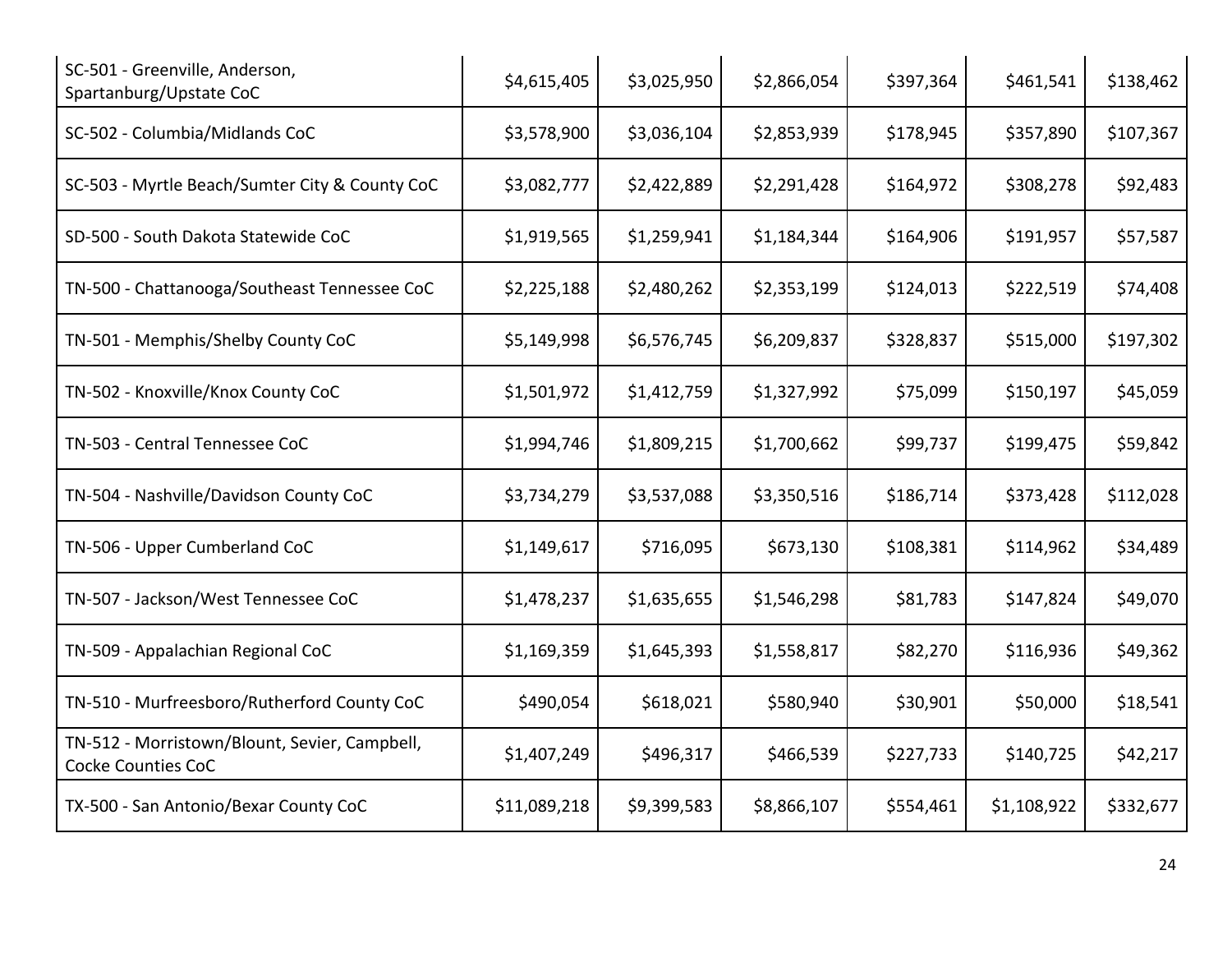| TX-503 - Austin/Travis County CoC                                               | \$6,180,904  | \$9,194,727  | \$8,836,196  | \$459,736   | \$618,090   | \$275,842   |
|---------------------------------------------------------------------------------|--------------|--------------|--------------|-------------|-------------|-------------|
| TX-600 - Dallas City & County/Irving CoC                                        | \$17,785,373 | \$16,036,168 | \$15,093,023 | \$889,269   | \$1,778,537 | \$533,561   |
| TX-601 - Fort Worth, Arlington/Tarrant County CoC                               | \$10,282,149 | \$12,948,740 | \$12,191,863 | \$647,437   | \$1,028,215 | \$388,462   |
| TX-603 - El Paso City & County CoC                                              | \$5,158,662  | \$2,934,381  | \$2,789,735  | \$556,070   | \$515,866   | \$154,760   |
| TX-604 - Waco/McLennan County CoC                                               | \$1,586,589  | \$993,384    | \$933,781    | \$148,301   | \$158,659   | \$47,598    |
| TX-607 - Texas Balance of State CoC                                             | \$37,682,958 | \$6,270,551  | \$5,927,280  | \$7,853,102 | \$3,768,296 | \$1,130,489 |
| TX-611 - Amarillo CoC                                                           | \$1,166,735  | \$557,566    | \$539,403    | \$152,292   | \$116,674   | \$35,002    |
| TX-624 - Wichita Falls/Wise, Palo Pinto, Wichita,<br><b>Archer Counties CoC</b> | \$1,079,926  | \$312,823    | \$294,054    | \$191,776   | \$107,993   | \$32,398    |
| TX-700 - Houston, Pasadena/Harris, Fort Bend<br>Counties CoC                    | \$32,932,741 | \$37,161,187 | \$35,047,719 | \$1,858,059 | \$3,293,274 | \$1,114,836 |
| TX-701 - Bryan/College Station/Brazos Valley CoC                                | \$867,501    | \$298,095    | \$280,209    | \$142,352   | \$86,750    | \$26,025    |
| UT-500 - Salt Lake City & County CoC                                            | \$5,230,325  | \$7,673,145  | \$7,212,757  | \$383,657   | \$523,033   | \$230,194   |
| UT-503 - Utah Balance of State CoC                                              | \$2,286,881  | \$1,822,265  | \$1,714,860  | \$116,154   | \$228,688   | \$68,606    |
| UT-504 - Provo/Mountainland CoC                                                 | \$1,602,168  | \$1,147,953  | \$1,082,418  | \$113,554   | \$160,217   | \$48,065    |
| VA-500 - Richmond/Henrico, Chesterfield, Hanover<br>Counties CoC                | \$5,043,590  | \$4,602,701  | \$4,326,539  | \$252,180   | \$504,359   | \$151,308   |
| VA-501 - Norfolk CoC                                                            | \$3,706,633  | \$3,756,604  | \$3,531,208  | \$187,830   | \$370,663   | \$112,698   |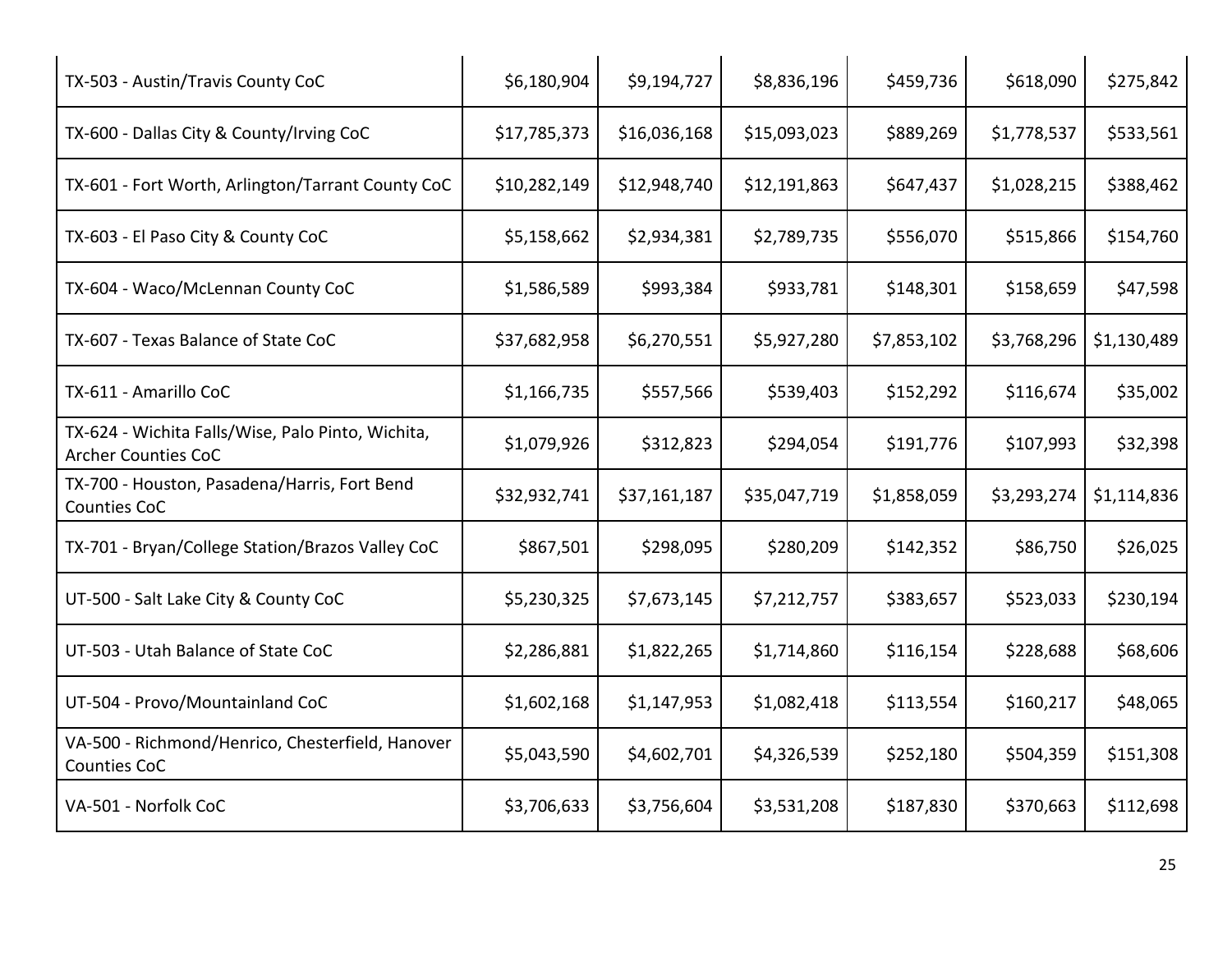| VA-502 - Roanoke City & County/Salem CoC                       | \$1,546,521 | \$845,410   | \$794,685   | \$175,278 | \$154,652 | \$46,396  |
|----------------------------------------------------------------|-------------|-------------|-------------|-----------|-----------|-----------|
| VA-503 - Virginia Beach CoC                                    | \$1,466,347 | \$1,808,963 | \$1,700,424 | \$90,448  | \$146,635 | \$54,269  |
| VA-504 - Charlottesville CoC                                   | \$372,113   | \$369,350   | \$347,189   | \$18,606  | \$50,000  | \$11,163  |
| VA-505 - Newport News, Hampton/Virginia<br>Peninsula CoC       | \$1,412,011 | \$1,955,738 | \$1,842,335 | \$97,787  | \$141,201 | \$58,672  |
| VA-507 - Portsmouth CoC                                        | \$1,141,131 | \$1,165,879 | \$1,095,926 | \$58,294  | \$114,113 | \$34,976  |
| VA-508 - Lynchburg CoC                                         | \$444,461   | \$358,375   | \$336,873   | \$22,223  | \$50,000  | \$13,334  |
| VA-513 - Harrisonburg, Winchester/Western<br>Virginia CoC      | \$705,381   | \$350,712   | \$329,670   | \$88,667  | \$70,538  | \$21,161  |
| VA-514 - Fredericksburg/Spotsylvania, Stafford<br>Counties CoC | \$403,618   | \$308,411   | \$289,907   | \$23,802  | \$50,000  | \$12,109  |
| VA-521 - Virginia Balance of State CoC                         | \$3,610,006 | \$941,983   | \$895,002   | \$667,006 | \$361,001 | \$108,300 |
| VA-600 - Arlington County CoC                                  | \$999,134   | \$2,754,238 | \$2,588,984 | \$137,712 | \$99,913  | \$82,627  |
| VA-601 - Fairfax County CoC                                    | \$4,085,381 | \$8,996,856 | \$8,481,344 | \$449,843 | \$408,538 | \$269,906 |
| VA-602 - Loudoun County CoC                                    | \$357,808   | \$181,940   | \$171,024   | \$43,967  | \$50,000  | \$10,734  |
| VA-603 - Alexandria CoC                                        | \$252,569   | \$843,038   | \$792,457   | \$42,152  | \$50,000  | \$25,291  |
| VA-604 - Prince William County CoC                             | \$1,835,613 | \$669,422   | \$635,650   | \$291,548 | \$183,561 | \$55,068  |
| VI-500 - Virgin Islands CoC                                    | \$956,668   | \$164,698   | \$158,217   | \$197,993 | \$95,667  | \$28,700  |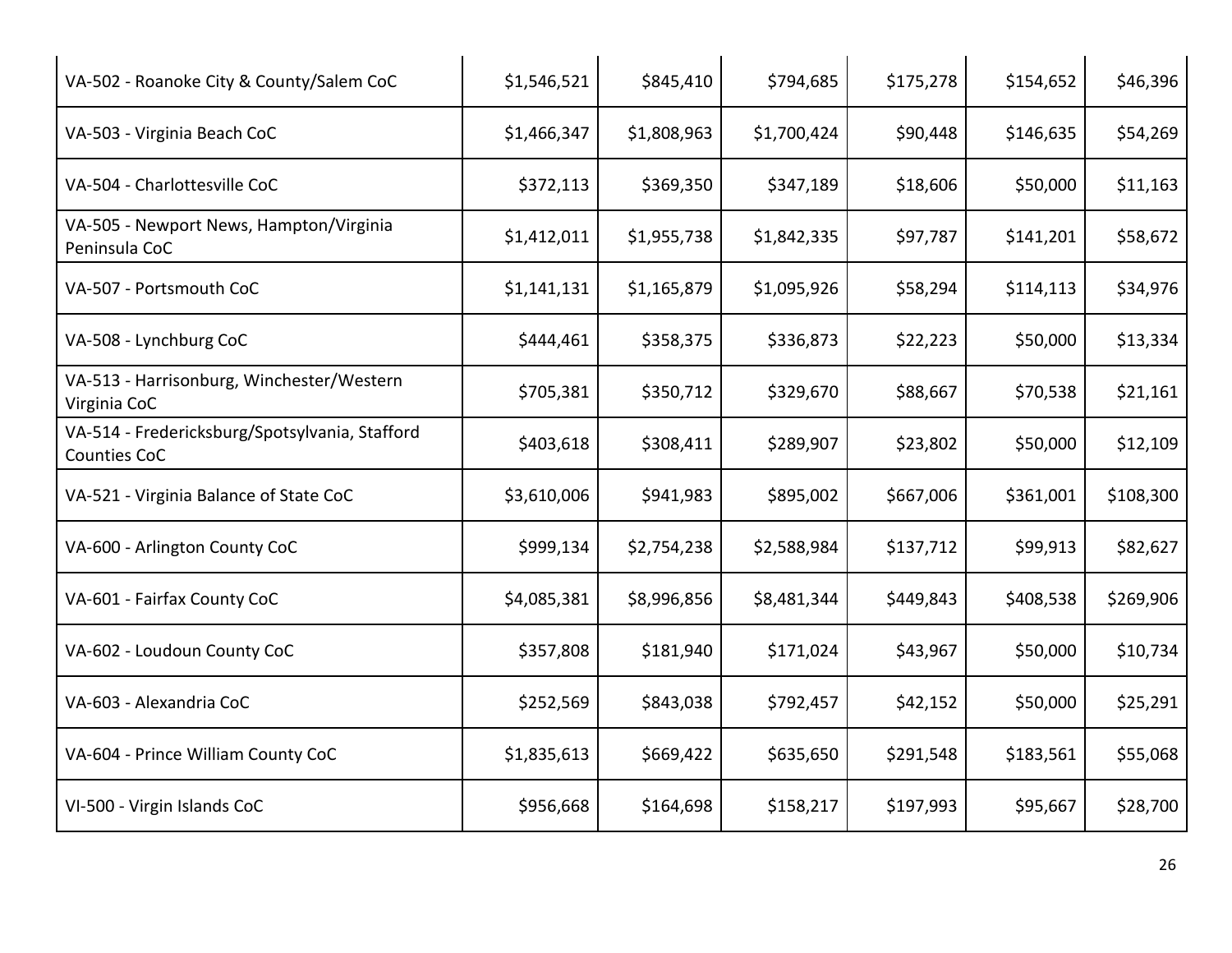| VT-500 - Vermont Balance of State CoC                            | \$1,579,906  | \$3,568,157  | \$3,376,171  | \$178,408   | \$157,991   | \$107,045   |
|------------------------------------------------------------------|--------------|--------------|--------------|-------------|-------------|-------------|
| VT-501 - Burlington/Chittenden County CoC                        | \$476,958    | \$1,090,140  | \$1,027,731  | \$54,507    | \$50,000    | \$32,704    |
| WA-500 - Seattle/King County CoC                                 | \$10,732,252 | \$42,997,915 | \$40,763,614 | \$2,149,896 | \$1,073,225 | \$1,289,937 |
| WA-501 - Washington Balance of State CoC                         | \$5,528,856  | \$7,841,945  | \$7,416,569  | \$392,097   | \$552,886   | \$235,258   |
| WA-502 - Spokane City & County CoC                               | \$2,388,516  | \$3,668,195  | \$3,471,647  | \$183,410   | \$238,852   | \$110,046   |
| WA-503 - Tacoma/Lakewood/Pierce County CoC                       | \$4,133,228  | \$3,342,656  | \$3,164,817  | \$206,661   | \$413,323   | \$123,997   |
| WA-504 - Everett/Snohomish County CoC                            | \$2,579,547  | \$9,477,702  | \$8,943,441  | \$473,885   | \$257,955   | \$284,331   |
| WA-508 - Vancouver/Clark County CoC                              | \$750,977    | \$1,899,661  | \$1,796,145  | \$94,983    | \$75,098    | \$56,990    |
| WI-500 - Wisconsin Balance of State CoC                          | \$9,722,765  | \$10,070,318 | \$9,589,894  | \$503,516   | \$972,277   | \$302,110   |
| WI-501 - Milwaukee City & County CoC                             | \$12,634,378 | \$10,258,562 | \$9,654,934  | \$631,719   | \$1,263,438 | \$379,031   |
| WI-502 - Racine City & County CoC                                | \$1,580,407  | \$929,486    | \$873,717    | \$162,730   | \$158,041   | \$47,412    |
| WI-503 - Madison/Dane County CoC                                 | \$1,681,480  | \$3,569,545  | \$3,366,606  | \$178,477   | \$168,148   | \$107,086   |
| WV-500 - Wheeling/Weirton Area CoC                               | \$664,237    | \$403,829    | \$379,599    | \$65,102    | \$66,424    | \$19,927    |
| WV-501 - Huntington/Cabell, Wayne Counties CoC                   | \$1,464,255  | \$2,581,428  | \$2,434,082  | \$129,071   | \$146,426   | \$77,443    |
| WV-503 - Charleston/Kanawha, Putnam, Boone,<br>Clay Counties CoC | \$1,510,855  | \$1,291,741  | \$1,223,496  | \$75,543    | \$151,086   | \$45,326    |